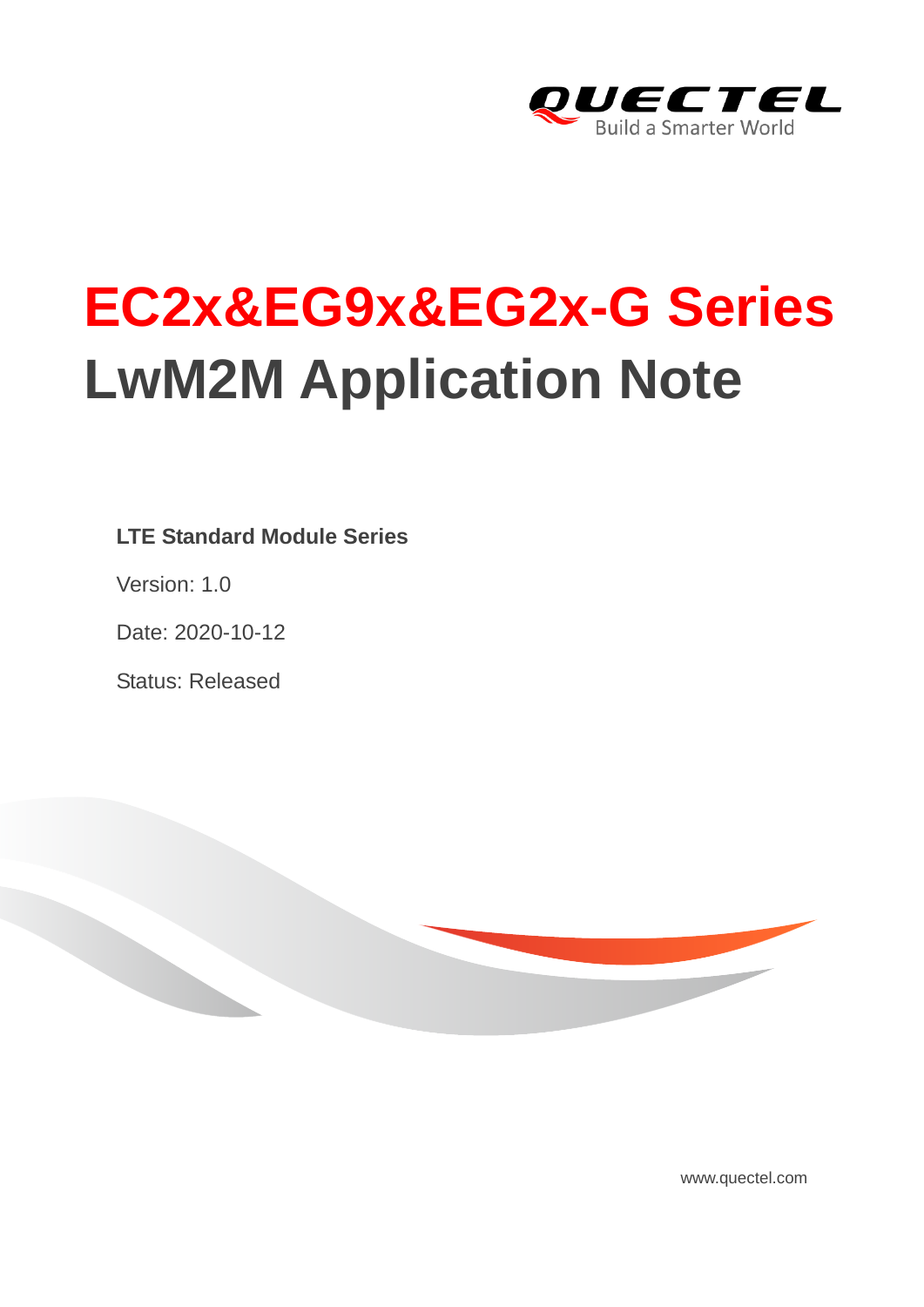

**Our aim is to provide customers with timely and comprehensive service. For any assistance, please contact our company headquarters:**

**Quectel Wireless Solutions Co., Ltd.** 

Building 5, Shanghai Business Park Phase III (Area B), No.1016 Tianlin Road, Minhang District, Shanghai 200233, China Tel: +86 21 5108 6236 Email: [info@quectel.com](mailto:info@quectel.com)

**Or our local office. For more information, please visit:** [http://www.quectel.com/support/sales.htm.](http://www.quectel.com/support/sales.htm)

**For technical support, or to report documentation errors, please visit:**  <http://www.quectel.com/support/technical.htm> Or email to [support@quectel.com.](mailto:support@quectel.com)

#### **General Notes**

Quectel offers the information as a service to its customers. The information provided is based upon customers' requirements. Quectel makes every effort to ensure the quality of the information it makes available. Quectel does not make any warranty as to the information contained herein, and does not accept any liability for any injury, loss or damage of any kind incurred by use of or reliance upon the information. All information supplied herein is subject to change without prior notice.

#### **Disclaimer**

While Quectel has made efforts to ensure that the functions and features under development are free from errors, it is possible that these functions and features could contain errors, inaccuracies and omissions. Unless otherwise provided by valid agreement, Quectel makes no warranties of any kind, implied or express, with respect to the use of features and functions under development. To the maximum extent permitted by law, Quectel excludes all liability for any loss or damage suffered in connection with the use of the functions and features under development, regardless of whether such loss or damage may have been foreseeable.

## **Duty of Confidentiality**

The Receiving Party shall keep confidential all documentation and information provided by Quectel, except when the specific permission has been granted by Quectel. The Receiving Party shall not access or use Quectel's documentation and information for any purpose except as expressly provided herein. Furthermore, the Receiving Party shall not disclose any of the Quectel's documentation and information to any third party without the prior written consent by Quectel. For any noncompliance to the above requirements, unauthorized use, or other illegal or malicious use of the documentation and information, Quectel will reserve the right to take legal action.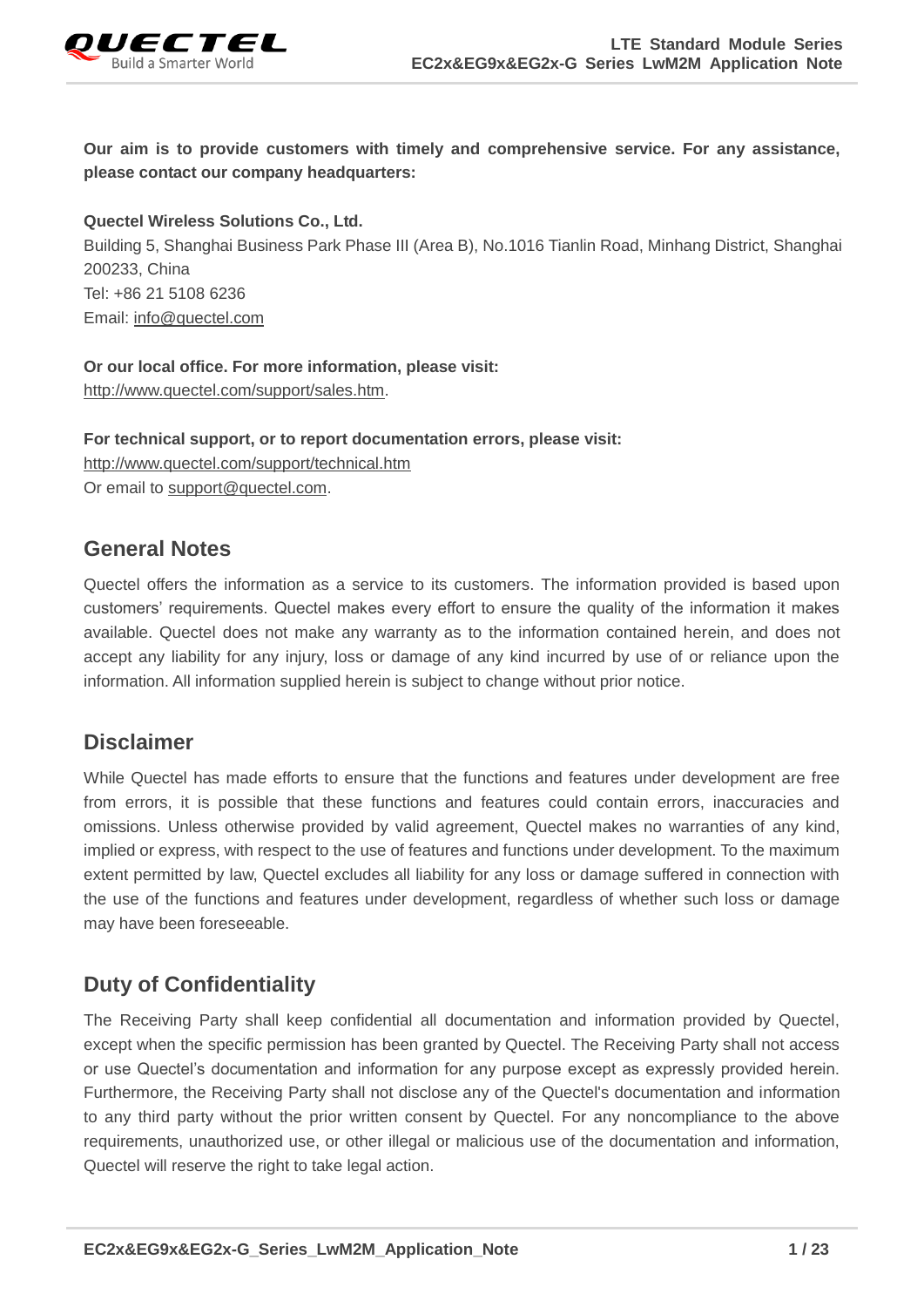

## **Copyright**

The information contained here is proprietary technical information of Quectel Wireless Solutions Co., Ltd. Transmitting, reproducing, disseminating and editing this document as well as using the content without permission are forbidden. Offenders will be held liable for payment of damages. All rights are reserved in the event of a patent grant or registration of a utility model or design.

*Copyright © Quectel Wireless Solutions Co., Ltd. 2020. All rights reserved.*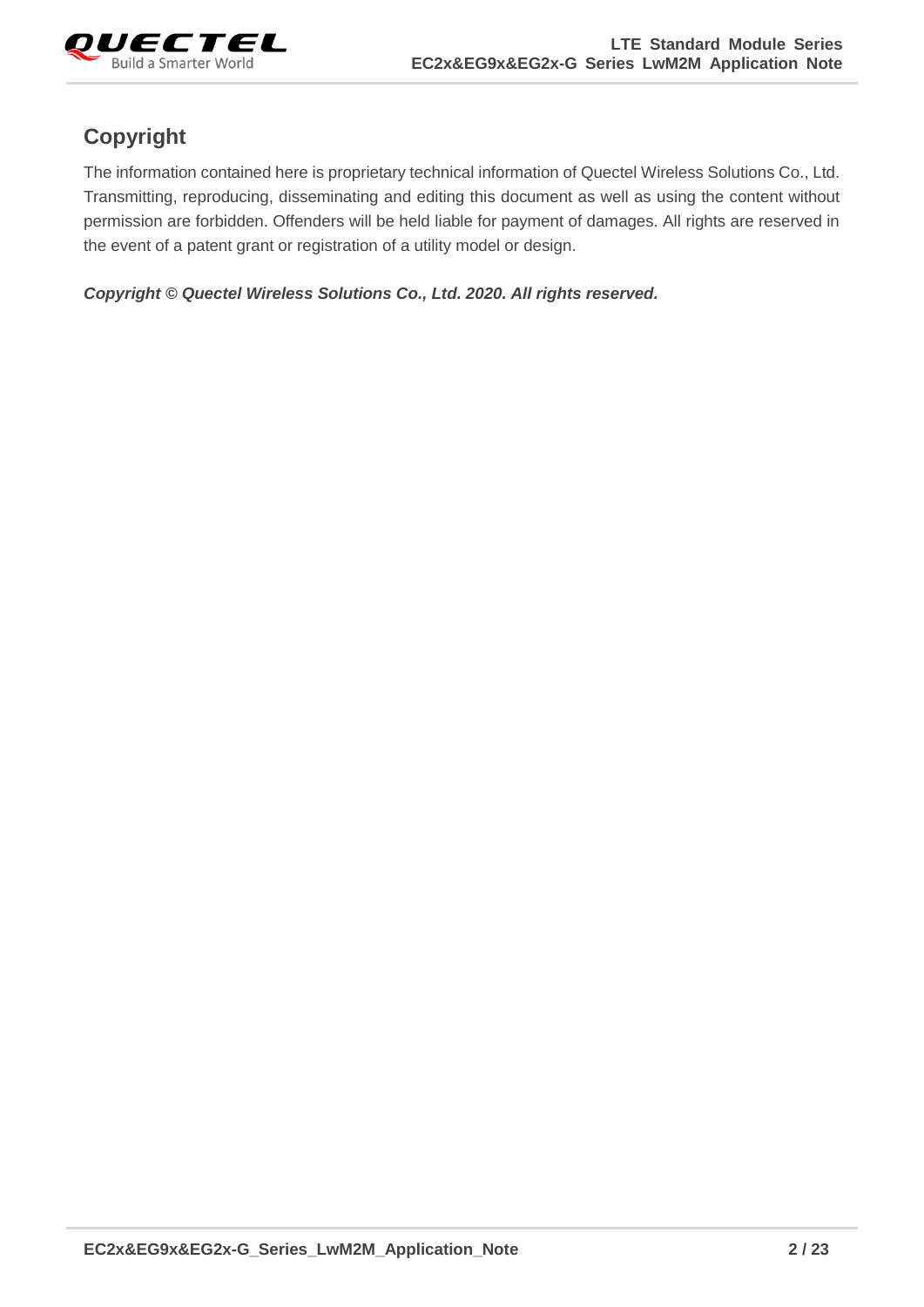<span id="page-3-0"></span>

## **About the Document**

## **Revision History**

| <b>Version</b> | <b>Date</b> | <b>Author</b> | <b>Description</b>                  |
|----------------|-------------|---------------|-------------------------------------|
|                | 2020-09-02  |               | Herry GENG Creation of the document |
| 1.0            | 2020-10-12  |               | Herry GENG First official release   |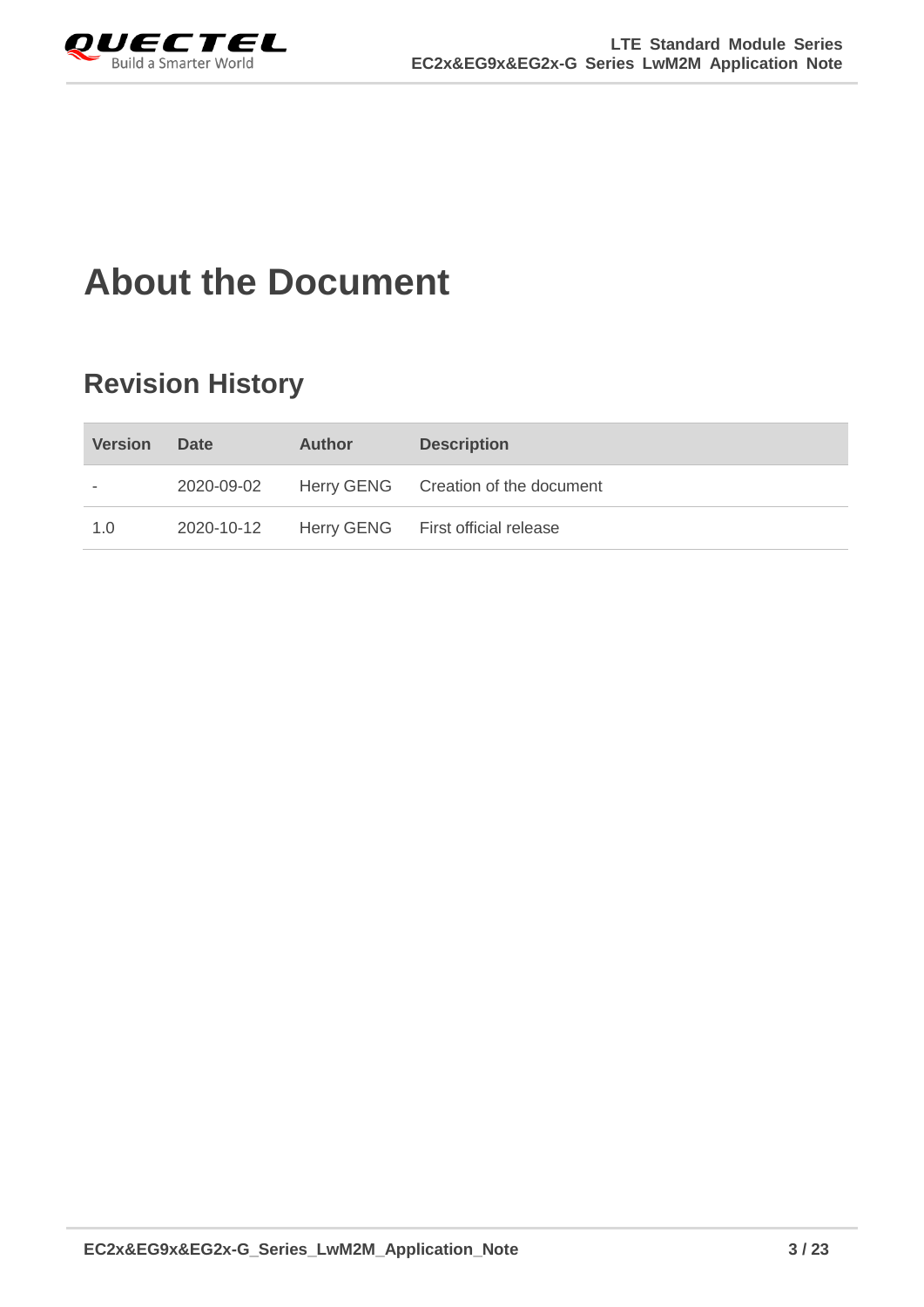

## <span id="page-4-0"></span>**Contents**

| $\mathbf{1}$            |      |        |                                                              |  |
|-------------------------|------|--------|--------------------------------------------------------------|--|
|                         | 1.1. |        |                                                              |  |
| $\overline{2}$          |      |        |                                                              |  |
|                         |      |        |                                                              |  |
|                         |      | 2.1.1. |                                                              |  |
|                         |      | 2.1.2. |                                                              |  |
|                         | 2.2. |        |                                                              |  |
|                         |      | 2.2.1. |                                                              |  |
|                         |      | 2.2.2. |                                                              |  |
|                         |      | 2.2.3. | AT+QLWUPDATE Send an Update Request to the LwM2M Server  14  |  |
|                         |      | 2.2.4. | AT+QLWDEREG Send a Deregister Request to the LwM2M Server 15 |  |
|                         |      | 2.2.5. |                                                              |  |
| $\overline{3}$          |      |        |                                                              |  |
|                         | 3.1. |        |                                                              |  |
|                         | 3.2. |        |                                                              |  |
|                         | 3.3. |        |                                                              |  |
|                         | 3.4. |        |                                                              |  |
|                         | 3.5. |        |                                                              |  |
|                         | 3.6. |        |                                                              |  |
|                         | 3.7. |        |                                                              |  |
|                         | 3.8. |        |                                                              |  |
|                         | 3.9. |        |                                                              |  |
| $\overline{\mathbf{4}}$ |      |        |                                                              |  |
|                         | 4.1. |        |                                                              |  |
| 5                       |      |        |                                                              |  |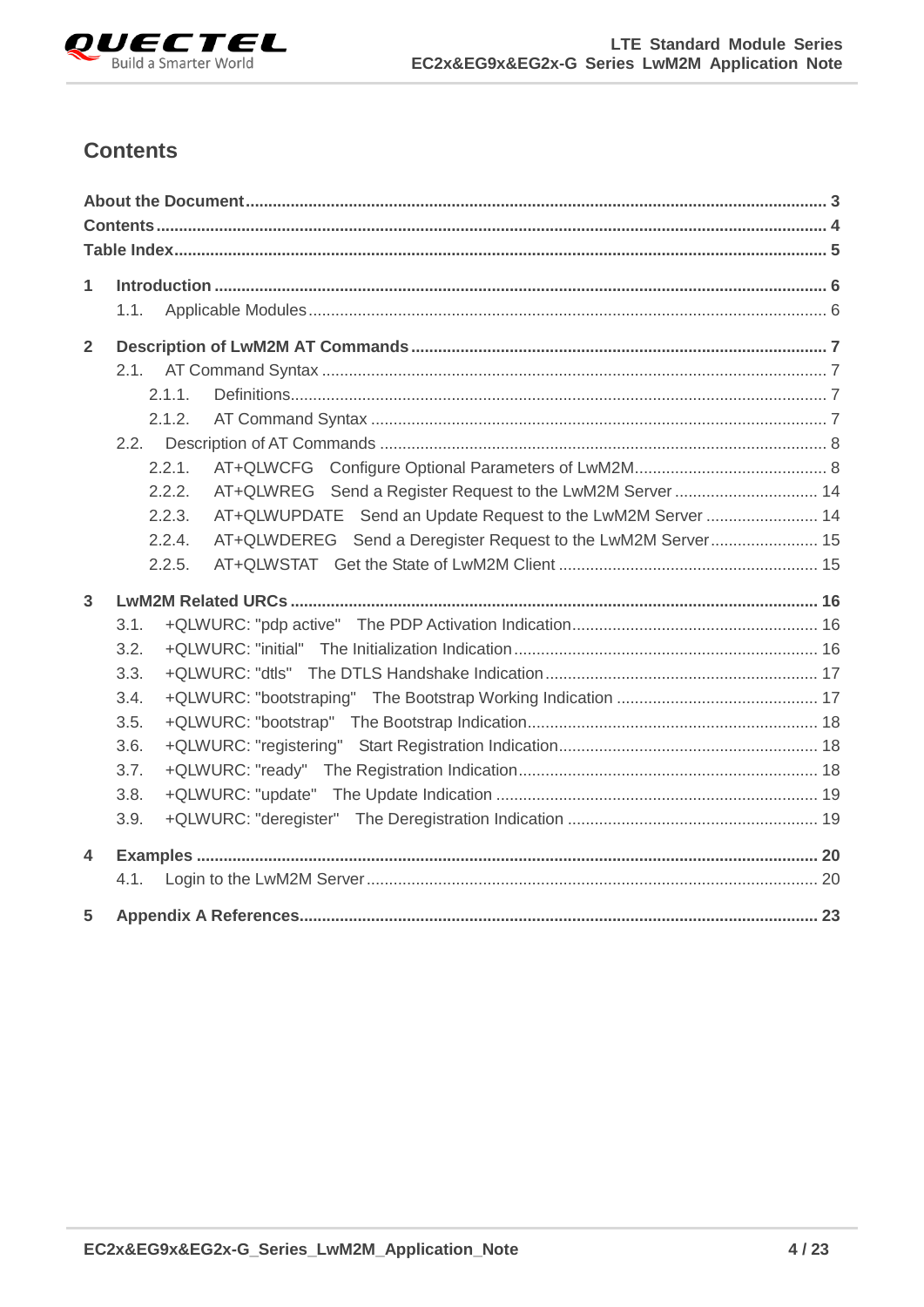

## <span id="page-5-0"></span>**Table Index**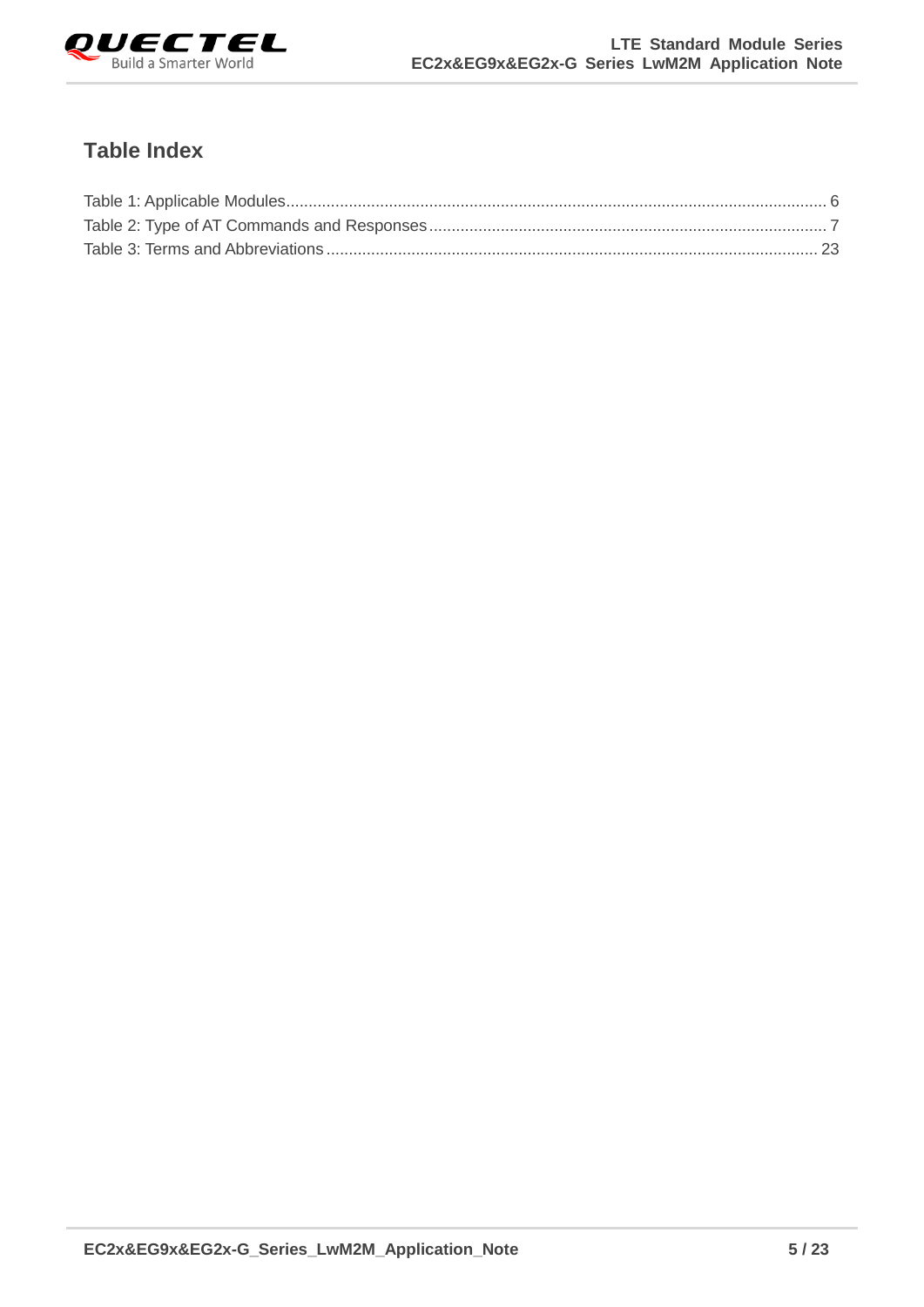

## <span id="page-6-0"></span>**1 Introduction**

OMA Lightweight M2M (LwM2M) is a device management protocol designed for sensor networks and the demands of a machine-to-machine (M2M) environment. The LwM2M protocol, designed for remote management of M2M devices and related service enablement, features a modern architectural design based on REST, defines an extensible resource and data model and builds on an efficient secure data transfer standard called the Constrained Application Protocol (CoAP).

This document mainly introduces how to use the LwM2M feature with the following Quectel LTE standard modules through AT commands.

## <span id="page-6-1"></span>**1.1. Applicable Modules**

#### <span id="page-6-2"></span>**Table 1: Applicable Modules**

| <b>Module Series</b> | <b>Module</b> |
|----------------------|---------------|
|                      | EC21 series   |
| EC2x series          | EC25 series   |
|                      | EC20 R2.1     |
| <b>EG9x series</b>   | EG91 series   |
|                      | EG95 series   |
| EG2x-G               | <b>EG21-G</b> |
|                      | <b>EG25-G</b> |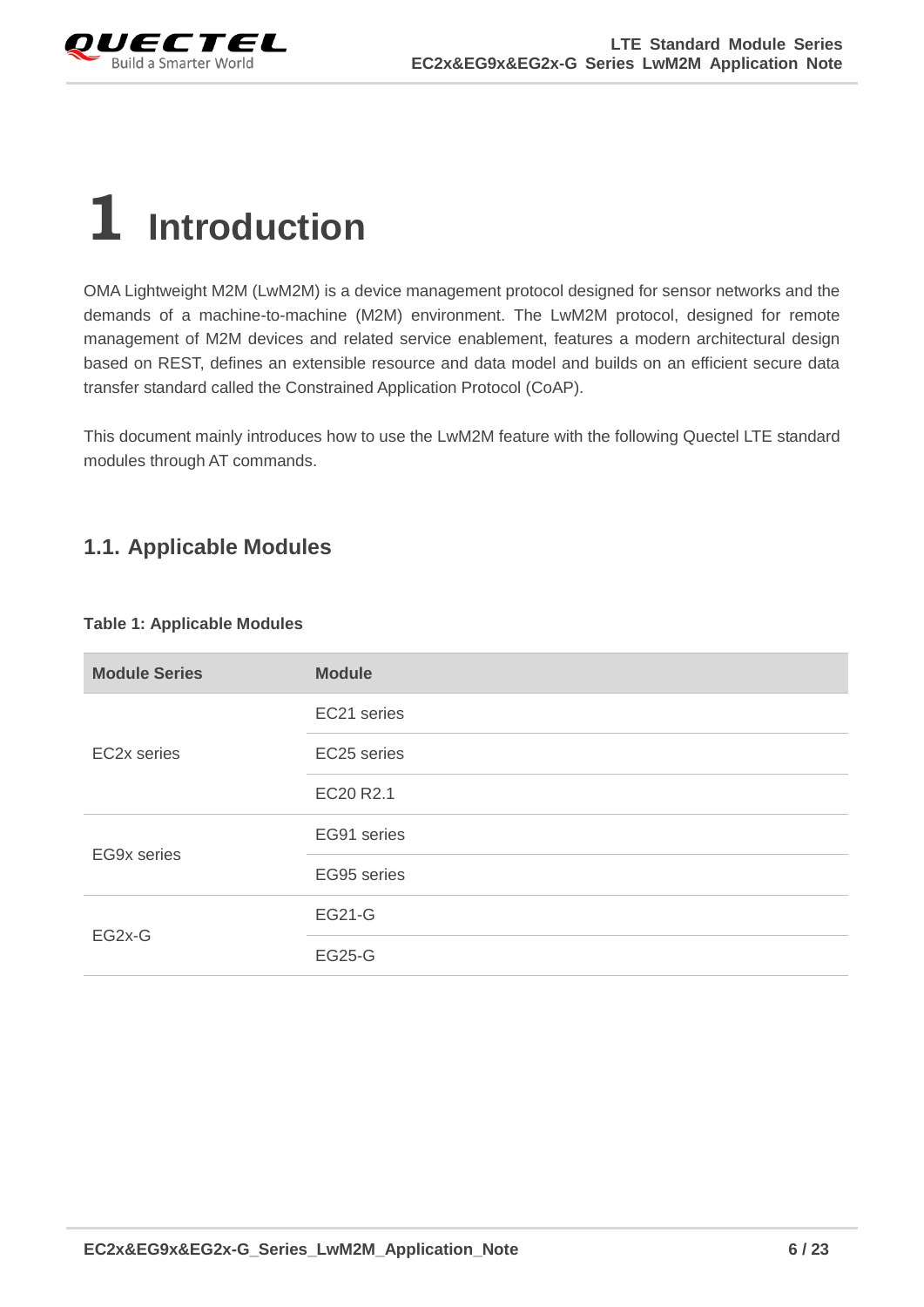

# <span id="page-7-0"></span>**2 Description of LwM2M AT Commands**

## <span id="page-7-1"></span>**2.1. AT Command Syntax**

#### <span id="page-7-2"></span>**2.1.1. Definitions**

- **<CR>** Carriage return character.
- **<LF>** Line feed character.
- **<...>** Parameter name. Angle brackets do not appear on command line.
- **[...]** Optional parameter of a command or an optional part of TA information response. Square brackets do not appear on command line. When an optional parameter is omitted, the new value equals its previous value or its default setting, unless otherwise specified.
- **Underline** Default setting of a parameter.

#### <span id="page-7-3"></span>**2.1.2. AT Command Syntax**

The **AT** or **at** prefix must be added at the beginning of each command line. Entering **<CR>** will terminate a command line. Commands are usually followed by a response that includes **<CR><LF><response><CR><LF>**. Throughout this document, only the response **<response>** will be presented, **<CR><LF>** are omitted intentionally.

| <b>Test Command</b>      | $AT + < cmd>=?$   | This command returns the list of parameters and value<br>ranges set by the corresponding Write Command or<br>internal processes. |
|--------------------------|-------------------|----------------------------------------------------------------------------------------------------------------------------------|
| <b>Read Command</b>      | $AT + < cmd$      | This command returns the currently set value of the<br>parameter or parameters.                                                  |
| <b>Write Command</b>     | $AT+ <$ cmd>= $ $ | This command sets the user-definable parameter values.                                                                           |
| <b>Execution Command</b> | $AT + < cmd$      | This command reads non-variable parameters affected<br>by internal processes in the module.                                      |

#### <span id="page-7-4"></span>**Table 2: Type of AT Commands and Responses**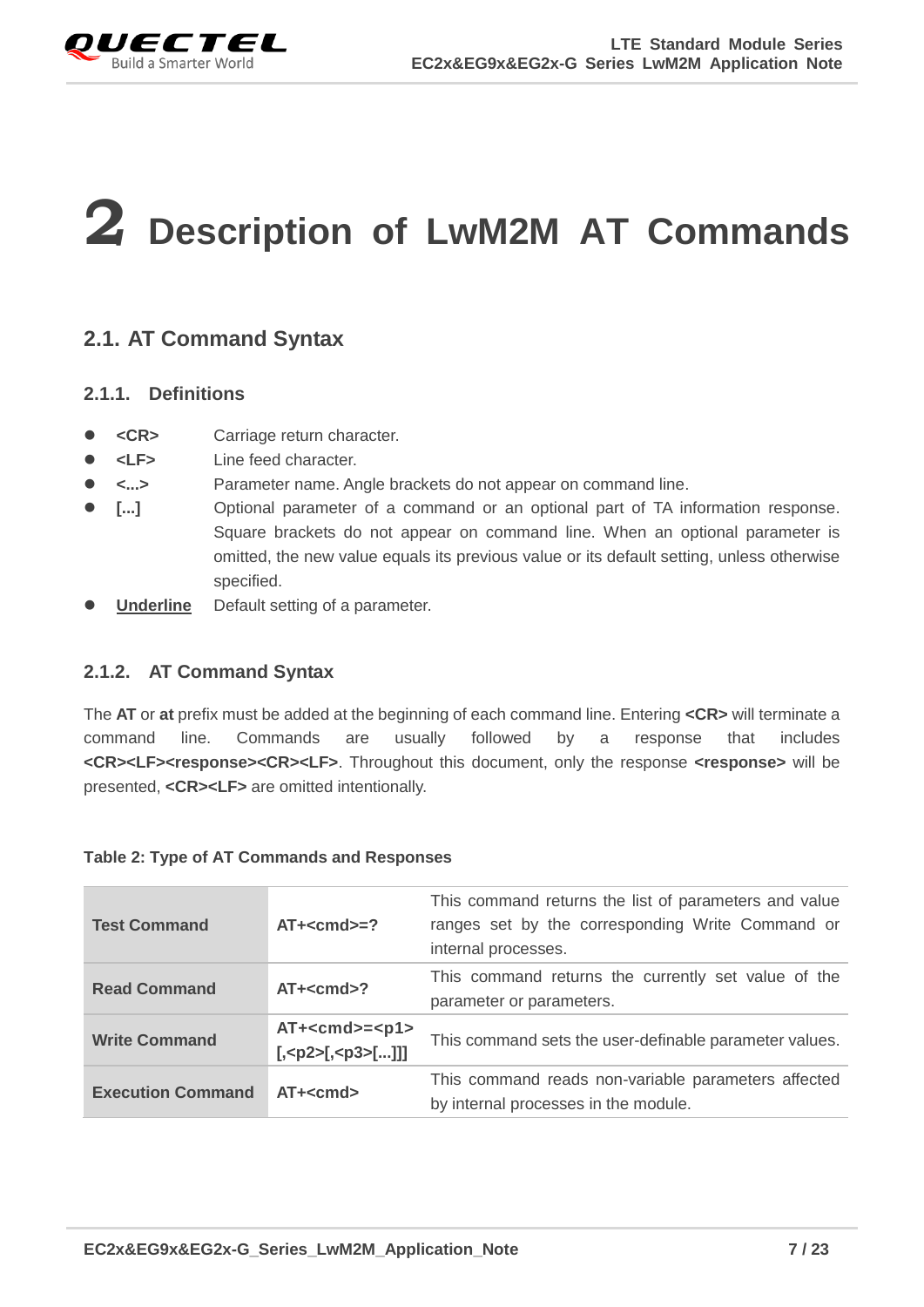

## <span id="page-8-0"></span>**2.2. Description of AT Commands**

#### <span id="page-8-1"></span>**2.2.1. AT+QLWCFG Configure Optional Parameters of LwM2M**

This command configures optional parameters of LwM2M.

| AT+QLWCFG Configure Optional Parameters of LwM2M                                                                                                                                                                                                                             |                                                                                                                                                                                                                                                                                                                                                                                                                                                                                                                                                                                                                                                                                                                                                                                                                                                                                                                                                                                                                                                                                                                                                                                                                                                                                                                                                                                                                                                                                                                                                                                                                                                                                                                                                |
|------------------------------------------------------------------------------------------------------------------------------------------------------------------------------------------------------------------------------------------------------------------------------|------------------------------------------------------------------------------------------------------------------------------------------------------------------------------------------------------------------------------------------------------------------------------------------------------------------------------------------------------------------------------------------------------------------------------------------------------------------------------------------------------------------------------------------------------------------------------------------------------------------------------------------------------------------------------------------------------------------------------------------------------------------------------------------------------------------------------------------------------------------------------------------------------------------------------------------------------------------------------------------------------------------------------------------------------------------------------------------------------------------------------------------------------------------------------------------------------------------------------------------------------------------------------------------------------------------------------------------------------------------------------------------------------------------------------------------------------------------------------------------------------------------------------------------------------------------------------------------------------------------------------------------------------------------------------------------------------------------------------------------------|
| <b>Test Command</b><br>AT+QLWCFG=?                                                                                                                                                                                                                                           | Response<br>+QLWCFG: "security", (range of supported <serverid>s), (range<br/>of supported <ssid>s),<server_addr>,(list of supported <br/>boots<br/>trap&gt;s),(list of supported <security_mode>s),<pskid>,<psk_ke<br>y<br/>+QLWCFG: "server", (range of supported <serverid>s), (range<br>of supported <life_time>s),(range of supported <pmin>s),(range<br/>of supported <pmax>s),(range of supported <disable_timeout><br/>s), (list of supports <storing>s), (list of supported <binding_mod<br>e &gt; s<br/>+QLWCFG: "epname/mode",(list of supported <mode>s)<br/>+QLWCFG: "urc", (list of supported <urc_onoff>s)<br/>+QLWCFG: "startup", (list of supported <auto_startup>s)<br/>+QLWCFG: "fota", (list of supported <download>s), (list of<br/>supported <update>s)<br/>+QLWCFG: "hostdevice", (list of supported <hostid>s), <device<br>ID&gt;,<manufacturer>,<model>,<sw_version>,<fw_version>,<hw<br>_version&gt;,<upgrade_time><br/>+QLWCFG: "reset"<br/>+QLWCFG: "nettype",(range of supported <net_type>s)<br/>"maxreconntime", (range<br/>+QLWCFG:<br/>of<br/>supported<br/><unitreconntime>s),(range<br/>οf<br/>supported<br/><multreconntime>s),(range of supported <maxdelaytime>s)<br/>+QLWCFG: "apnretry", (list of supported <apn_id>s), (range of<br/>supported <retry_time>s),(range of supported <period>s)</period></retry_time></apn_id></maxdelaytime></multreconntime></unitreconntime></net_type></upgrade_time></hw<br></fw_version></sw_version></model></manufacturer></device<br></hostid></update></download></auto_startup></urc_onoff></mode></binding_mod<br></storing></disable_timeout></pmax></pmin></life_time></br></serverid></psk_ke<br></pskid></security_mode></server_addr></ssid></serverid> |
|                                                                                                                                                                                                                                                                              | OK                                                                                                                                                                                                                                                                                                                                                                                                                                                                                                                                                                                                                                                                                                                                                                                                                                                                                                                                                                                                                                                                                                                                                                                                                                                                                                                                                                                                                                                                                                                                                                                                                                                                                                                                             |
| <b>Write Command</b><br>Read/configure<br>LwM2M<br>the<br>server property<br>AT+QLWCFG="security"[, <serv<br>erID&gt;[,<ssid>,<server_addr>,&lt;<br/>bootstrap&gt;,<security_mode>[,&lt;<br/>pskID&gt;,<psk_key>]]]</psk_key></security_mode></server_addr></ssid></serv<br> | Response<br>If the optional parameters are omitted, query the current<br>configuration:<br>+QLWCFG: "security", <serverid>,<ssid>,<server_addr>,<boo<br>tstrap&gt;,<security_mode><br/><math>\cdots</math><br/>OK<br/>If only <serverid> is specified and other optional parameters are</serverid></security_mode></boo<br></server_addr></ssid></serverid>                                                                                                                                                                                                                                                                                                                                                                                                                                                                                                                                                                                                                                                                                                                                                                                                                                                                                                                                                                                                                                                                                                                                                                                                                                                                                                                                                                                    |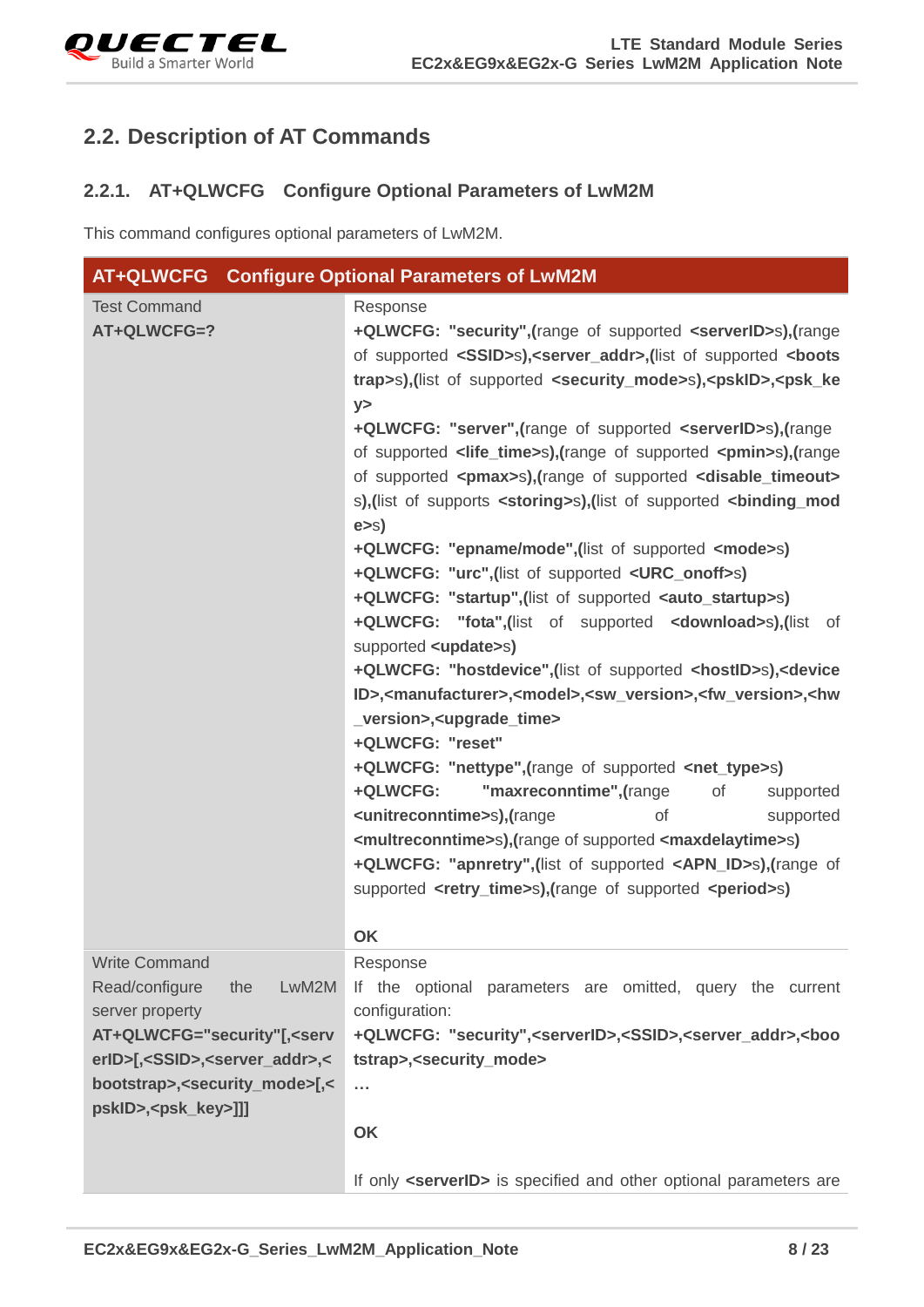

|                                                                                                                                                                                                                                                                                                         | omitted, delete the property data of the specified <serverid>:<br/><b>OK</b><br/>Or<br/><b>ERROR</b><br/>If any of the other optional parameters are specified, configure the<br/>specified server property:<br/>OK<br/>Or<br/><b>ERROR</b></serverid>                                                                                                                                                        |
|---------------------------------------------------------------------------------------------------------------------------------------------------------------------------------------------------------------------------------------------------------------------------------------------------------|---------------------------------------------------------------------------------------------------------------------------------------------------------------------------------------------------------------------------------------------------------------------------------------------------------------------------------------------------------------------------------------------------------------|
| <b>Write Command</b><br>Read/configure<br>LwM2M<br>the<br>server attribute<br>AT+QLWCFG="server"[, <server<br>ID&gt;,<life_time>[,<pmin>[,<pma<br>x&gt;[,<disable_timeout>[,<storin<br>g&gt;[,<binding_mode>]]]]]]</binding_mode></storin<br></disable_timeout></pma<br></pmin></life_time></server<br> | Response<br>If the optional parameters are omitted, query the current<br>configurations:<br>+QLWCFG: "server", <serverid>,<life_time>,<pmin>,<pmax>,&lt;<br/>disable_timeout&gt;,<storing>,<binding_mode><br/><math>\cdots</math><br/>OK<br/>If any of the optional parameters are specified, configure the server<br/>attribute:<br/>OK<br/>Or</binding_mode></storing></pmax></pmin></life_time></serverid> |
| <b>Write Command</b><br>Read/configure mode of end point<br>name<br>AT+QLWCFG="epname/mode"[<br>, <mode>]</mode>                                                                                                                                                                                        | <b>ERROR</b><br>Response<br>If the optional parameter is omitted, query the current configuration:<br>+QLWCFG: "epname/mode", <mode><br/>OK<br/>If the optional parameter is specified, configure the mode of end<br/>point name:<br/>OK<br/>Or<br/><b>ERROR</b></mode>                                                                                                                                       |
| <b>Write Command</b><br>Read/configure<br>LwM2M<br><b>URC</b><br>enablement<br>AT+QLWCFG="urc"[, <urc_on<br><math>off</math><math>&gt;</math>]</urc_on<br>                                                                                                                                              | Response<br>If the optional parameter is omitted, query the current configuration:<br>+QLWCFG: "urc", <urc_onoff><br/>OK<br/>If the optional parameter is specified, configure whether to enable<br/>URC report:<br/>OK</urc_onoff>                                                                                                                                                                           |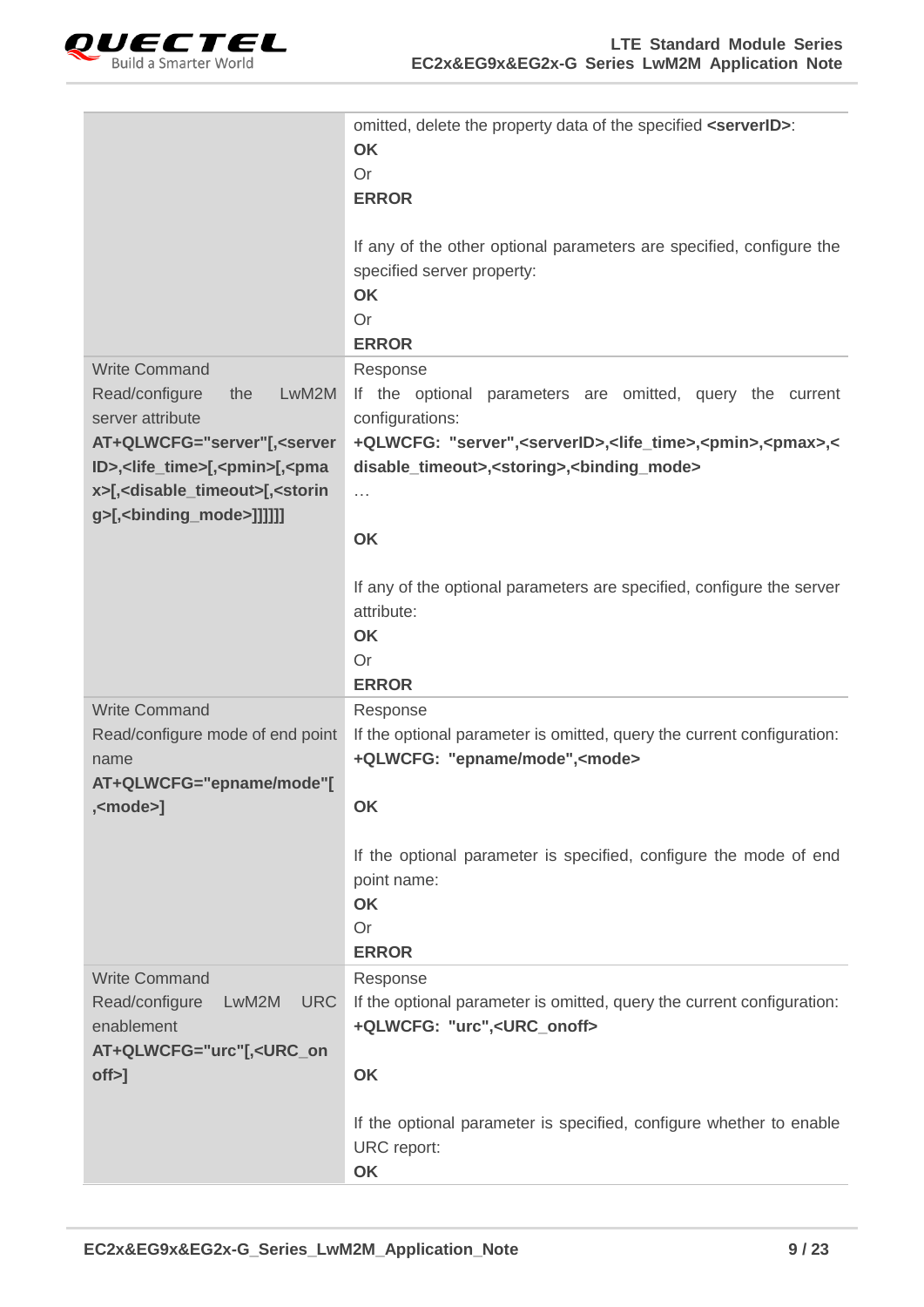

|                                                                                                                                                                                                                                                                                                                                | Or<br><b>ERROR</b>                                                                                                                                                                                                                                                                                                                      |
|--------------------------------------------------------------------------------------------------------------------------------------------------------------------------------------------------------------------------------------------------------------------------------------------------------------------------------|-----------------------------------------------------------------------------------------------------------------------------------------------------------------------------------------------------------------------------------------------------------------------------------------------------------------------------------------|
| <b>Write Command</b><br>Read/configure the startup mode<br>of LwM2M client<br>AT+QLWCFG="startup"[, <auto_<br>startup&gt;]</auto_<br>                                                                                                                                                                                          | Response<br>If the optional parameter is omitted, query the current configuration:<br>+QLWCFG: "startup", <auto_startup><br/>OK<br/>If the optional parameter is specified, configure the startup mode:</auto_startup>                                                                                                                  |
|                                                                                                                                                                                                                                                                                                                                | <b>OK</b><br><b>Or</b><br><b>ERROR</b>                                                                                                                                                                                                                                                                                                  |
| <b>Write Command</b><br>Read/configure FOTA mode<br>AT+QLWCFG="fota"[, <downloa<br>d&gt;,<update>]</update></downloa<br>                                                                                                                                                                                                       | Response<br>If the optional parameters are omitted, query the current<br>configuration:<br>+QLWCFG: "fota", <download>,<update></update></download>                                                                                                                                                                                     |
|                                                                                                                                                                                                                                                                                                                                | OK<br>If the optional parameters are specified, configure the FOTA mode:<br><b>OK</b><br>Or<br><b>ERROR</b>                                                                                                                                                                                                                             |
| <b>Write Command</b><br>Read/configure<br>host<br>device<br>information if the network is not<br>Verizon<br>AT+QLWCFG="hostdevice"[, <h<br>ostID&gt;,<deviceid>,<manufactur<br>er&gt;,<model>,<sw_version>]</sw_version></model></manufactur<br></deviceid></h<br>                                                             | Response<br>If the optional parameters are omitted, query the current<br>configurations:<br>+QLWCFG: "hostdevice", <hostid>,<deviceid>,<manufacture<br>r&gt;,<model>,<sw_version><br/>OK</sw_version></model></manufacture<br></deviceid></hostid>                                                                                      |
|                                                                                                                                                                                                                                                                                                                                | If the optional parameters are specified, configure host device<br>information:<br><b>OK</b><br>Or<br><b>ERROR</b>                                                                                                                                                                                                                      |
| <b>Write Command</b><br>Read/configure<br>device<br>host<br>information<br>Verizon<br>under<br>network<br>AT+QLWCFG="hostdevice"[, <h<br>ostID&gt;[,<deviceid>[,<manufact<br>urer&gt;[,<model>[,<sw_version>[<br/>,<fw_version>[,<hw_version>[,</hw_version></fw_version></sw_version></model></manufact<br></deviceid></h<br> | Response<br>If the optional parameters are omitted, query the current<br>configurations:<br>+QLWCFG: "hostdevice", <hostid>,<deviceid>,<manufacture<br>r&gt;,<model>,<sw_version>,<fw_version>,<hw_version>,<upgra<br>de_time&gt;<br/>OK</upgra<br></hw_version></fw_version></sw_version></model></manufacture<br></deviceid></hostid> |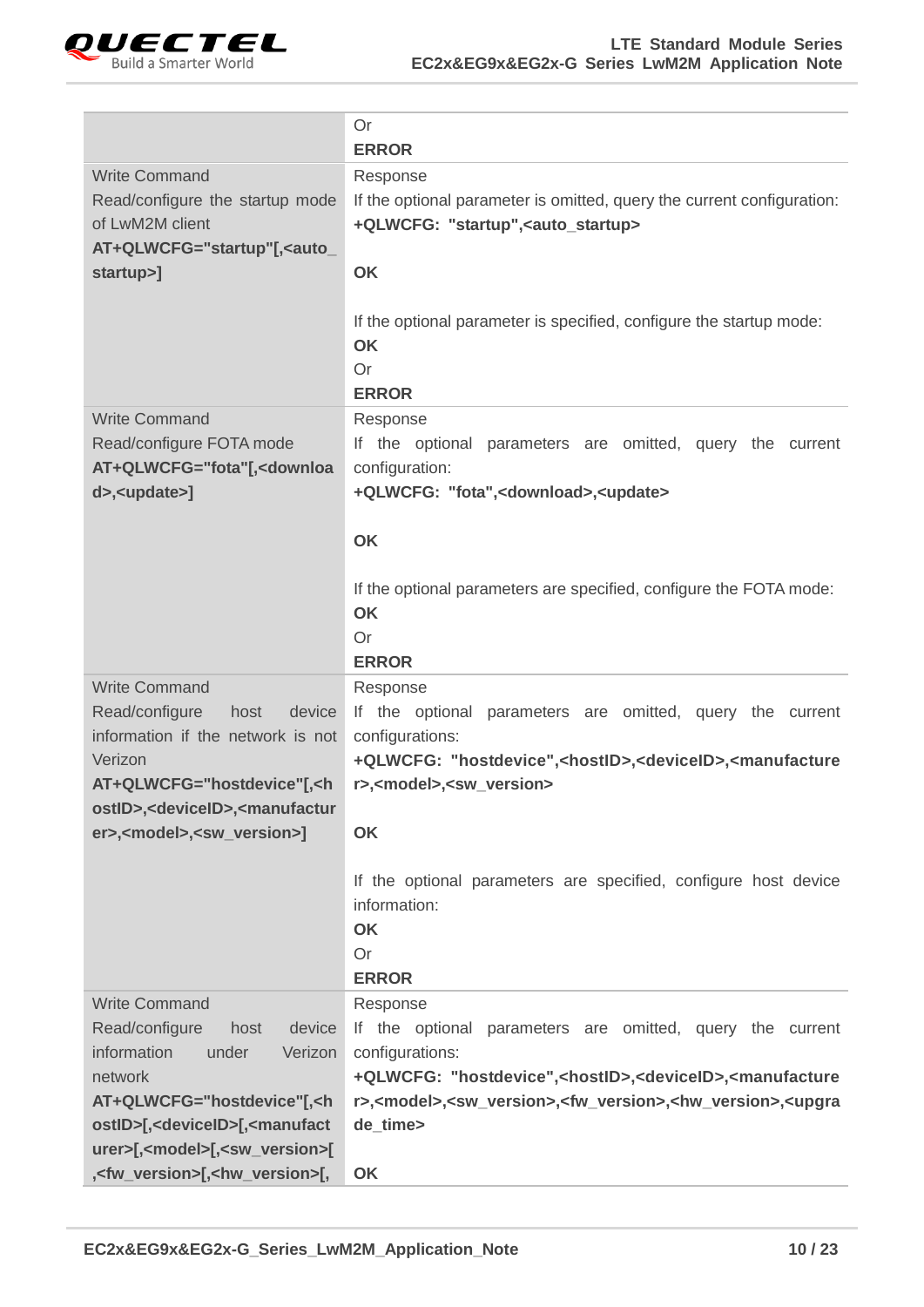

| <upgrade_time>]]]]]]]]</upgrade_time>                                                                                                                                                                                                      |                                                                                                                                     |
|--------------------------------------------------------------------------------------------------------------------------------------------------------------------------------------------------------------------------------------------|-------------------------------------------------------------------------------------------------------------------------------------|
|                                                                                                                                                                                                                                            | If the optional parameters are specified, configure host device                                                                     |
|                                                                                                                                                                                                                                            | information:                                                                                                                        |
|                                                                                                                                                                                                                                            | OK                                                                                                                                  |
|                                                                                                                                                                                                                                            | Or<br><b>ERROR</b>                                                                                                                  |
| <b>Execution Command</b>                                                                                                                                                                                                                   | Response                                                                                                                            |
| Erase LwM2M client<br>running                                                                                                                                                                                                              | OK                                                                                                                                  |
| record                                                                                                                                                                                                                                     | Or                                                                                                                                  |
| AT+QLWCFG="reset"                                                                                                                                                                                                                          | <b>ERROR</b>                                                                                                                        |
| <b>Write Command</b>                                                                                                                                                                                                                       | Response                                                                                                                            |
| Read/configure the net type of                                                                                                                                                                                                             | If the optional parameter is omitted, query the current configuration:                                                              |
| LwM2M client                                                                                                                                                                                                                               | +QLWCFG: "nettype", <net_type></net_type>                                                                                           |
| AT+QLWCFG="nettype"[, <net_t< th=""><th></th></net_t<>                                                                                                                                                                                     |                                                                                                                                     |
| $ype>$ ]                                                                                                                                                                                                                                   | OK                                                                                                                                  |
|                                                                                                                                                                                                                                            | If the optional parameter is specified, configure the net type:                                                                     |
|                                                                                                                                                                                                                                            | <b>OK</b>                                                                                                                           |
|                                                                                                                                                                                                                                            | Or                                                                                                                                  |
|                                                                                                                                                                                                                                            | <b>ERROR</b>                                                                                                                        |
| <b>Write Command</b>                                                                                                                                                                                                                       | Response                                                                                                                            |
| Read/configure the reconnection                                                                                                                                                                                                            | If the optional parameters are omitted, query the current                                                                           |
| attribute                                                                                                                                                                                                                                  | configuration:                                                                                                                      |
| AT+QLWCFG="maxreconntime<br>"[, <unitreconntime>,<multreco< td=""><td>+QLWCFG: "maxreconntime",<unitreconntime>,<multreconnti<br>me&gt;,<maxdelaytime></maxdelaytime></multreconnti<br></unitreconntime></td></multreco<></unitreconntime> | +QLWCFG: "maxreconntime", <unitreconntime>,<multreconnti<br>me&gt;,<maxdelaytime></maxdelaytime></multreconnti<br></unitreconntime> |
| nntime>, <maxdelaytime>]</maxdelaytime>                                                                                                                                                                                                    |                                                                                                                                     |
|                                                                                                                                                                                                                                            | OK                                                                                                                                  |
|                                                                                                                                                                                                                                            |                                                                                                                                     |
|                                                                                                                                                                                                                                            | If the optional parameters are specified, configure the specified                                                                   |
|                                                                                                                                                                                                                                            | reconnection:                                                                                                                       |
|                                                                                                                                                                                                                                            | <b>OK</b>                                                                                                                           |
|                                                                                                                                                                                                                                            | Or<br><b>ERROR</b>                                                                                                                  |
| <b>Write Command</b>                                                                                                                                                                                                                       | Response                                                                                                                            |
| Read/configure the APN retry                                                                                                                                                                                                               | If the optional parameters are omitted, query the current                                                                           |
| attribute                                                                                                                                                                                                                                  | configuration:                                                                                                                      |
| AT+QLWCFG="apnretry"[, <ap< th=""><th>+QLWCFG: "apnretry",<apn_id>,<retry_time>,<period></period></retry_time></apn_id></th></ap<>                                                                                                         | +QLWCFG: "apnretry", <apn_id>,<retry_time>,<period></period></retry_time></apn_id>                                                  |
| N_ID>, <retry_time>,<period>]</period></retry_time>                                                                                                                                                                                        | $\sim$                                                                                                                              |
|                                                                                                                                                                                                                                            | OK                                                                                                                                  |
|                                                                                                                                                                                                                                            |                                                                                                                                     |
|                                                                                                                                                                                                                                            | If the optional parameters are specified, configure the specified                                                                   |
|                                                                                                                                                                                                                                            | APN retry attribute:                                                                                                                |
|                                                                                                                                                                                                                                            | OK                                                                                                                                  |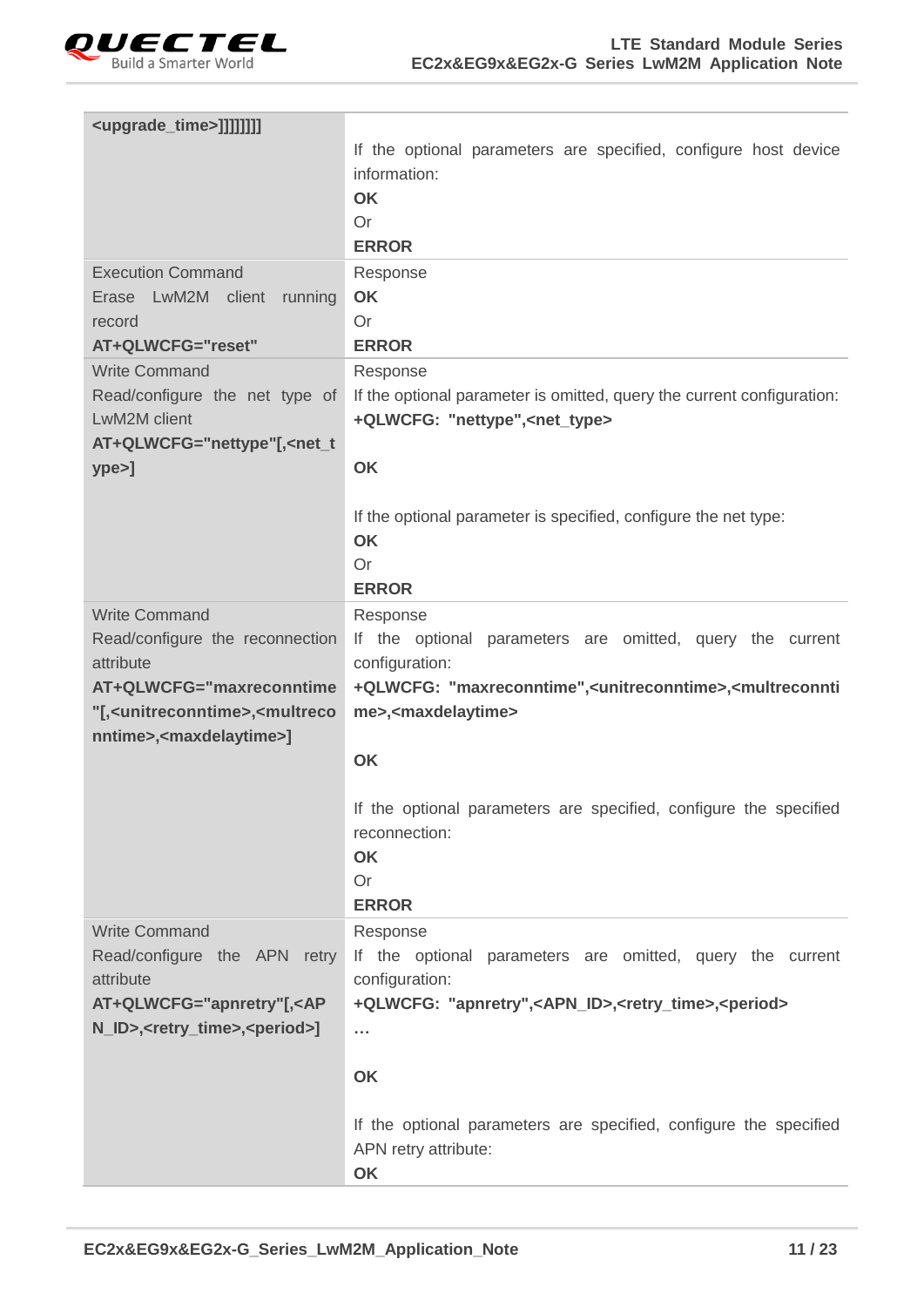

|                       | Or                                                                               |
|-----------------------|----------------------------------------------------------------------------------|
|                       | <b>ERROR</b>                                                                     |
| Maximum Response Time |                                                                                  |
|                       | The commands take effect immediately.                                            |
| Characteristics       | The configurations will be saved automatically while the <net_t< td=""></net_t<> |
|                       | ype> will not be saved.                                                          |

| <serverid></serverid>               | Integer type. Server type.                                                                                                                    |
|-------------------------------------|-----------------------------------------------------------------------------------------------------------------------------------------------|
|                                     | Bootstrap server<br>0                                                                                                                         |
|                                     | DM server<br>1                                                                                                                                |
|                                     | 2<br>Diagnostics server                                                                                                                       |
|                                     | 3<br><b>Repository server</b>                                                                                                                 |
| <ssid></ssid>                       | Integer type. Short server ID. Custom parameter. Range: 1-65535.                                                                              |
|                                     | For Verizon network, the valid values are:                                                                                                    |
|                                     | 100<br>Bootstrap server                                                                                                                       |
|                                     | 101<br>Diagnostics server                                                                                                                     |
|                                     | 102<br>DM server                                                                                                                              |
|                                     | 1000<br>Repository server                                                                                                                     |
| <server_addr></server_addr>         | String type. Server address. The format is "address:port".                                                                                    |
| <bootstrap></bootstrap>             | Integer type. Bootstrap server flag.                                                                                                          |
|                                     | Not bootstrap (Only valid when <serverid> is not 0)<br/>0</serverid>                                                                          |
|                                     | Bootstrap (Only valid when <serverid>=0)<br/>1</serverid>                                                                                     |
| <security_mode></security_mode>     | Integer type. Encryption method.                                                                                                              |
|                                     | Pre-share key mode<br>0                                                                                                                       |
|                                     | 3<br>No security mode                                                                                                                         |
| <pskid></pskid>                     | String type. Pre-shared key identity. Only valid when <security_mode>=0.</security_mode>                                                      |
| <psk_key></psk_key>                 | String type in hexadecimal. Pre-share key. Only valid when <security_mode>=0.</security_mode>                                                 |
| <life_time></life_time>             | Integer type. The lifetime of receiving heartbeat package by server. Range:<br>1-86400. Default: 60. Unit: second.                            |
| <pmin></pmin>                       | Integer type. The minimum response period. Range: 1–86400. Default: 1. Unit:                                                                  |
|                                     | second.                                                                                                                                       |
| <pmax></pmax>                       | Integer type. The maximum response period. Range: 1-86400. Default: 60. Unit:                                                                 |
|                                     | second.                                                                                                                                       |
| <disable_timeout></disable_timeout> | Integer type. The interval to the next connection after disconnecting from the<br>LwM2M server. Range: 1-86400. Default: 86400. Unit: second. |
| <storing></storing>                 | Integer type. Whether to save the server information.                                                                                         |
|                                     | Do not save<br>0                                                                                                                              |
|                                     | Save<br>$\perp$                                                                                                                               |
| <binding_mode></binding_mode>       | String type. The binding mode used to connect the LwM2M server.                                                                               |
|                                     | "U"<br><b>UDP</b>                                                                                                                             |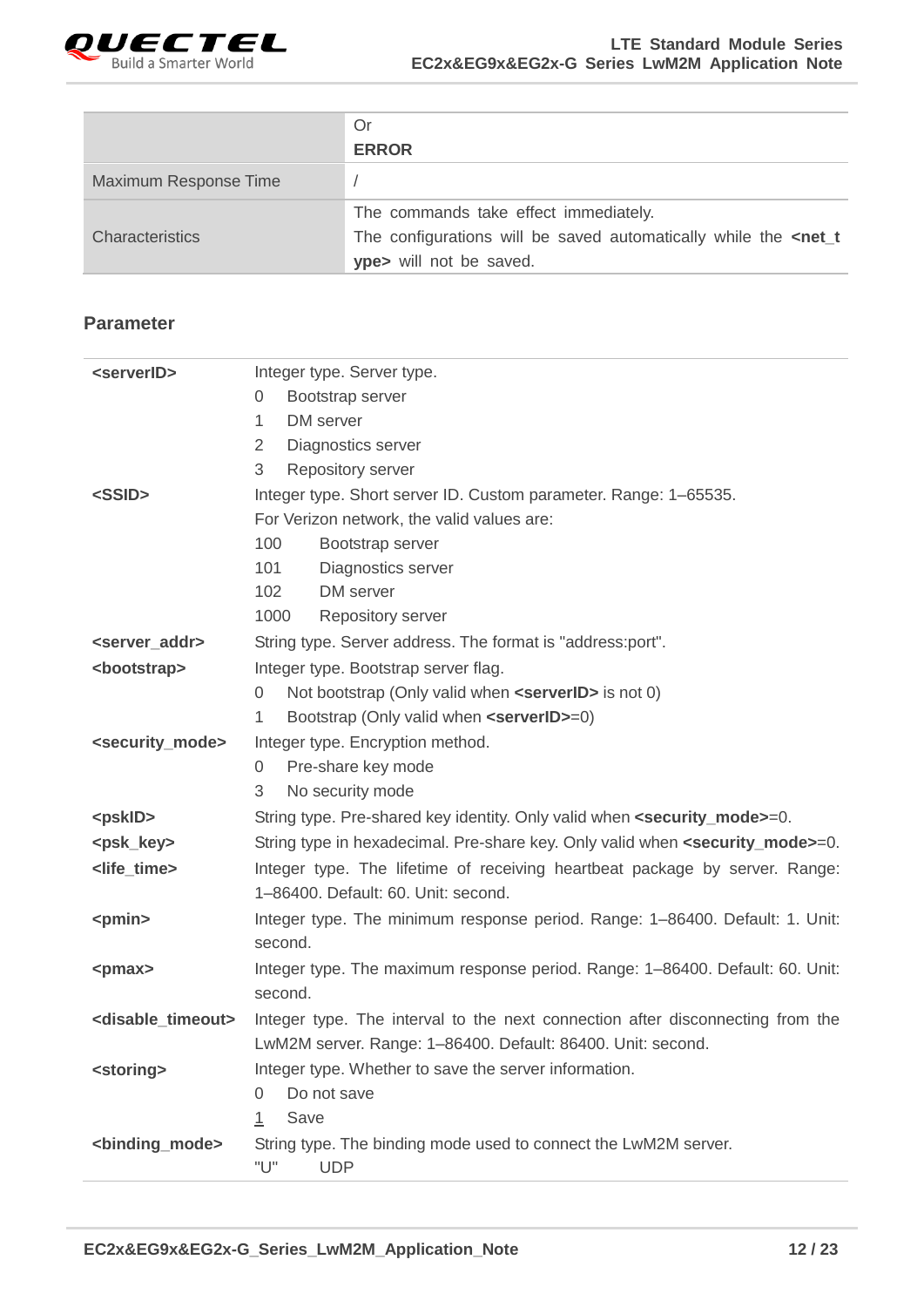

|                                   | "UQ"<br><b>UDP with Queue mode</b>                                                             |
|-----------------------------------|------------------------------------------------------------------------------------------------|
|                                   | "S"<br><b>SMS</b>                                                                              |
|                                   | "SQ"<br><b>SMS with Queue mode</b>                                                             |
|                                   | "US"<br><b>UDP and SMS</b>                                                                     |
|                                   | "UQS" UDP and SMS with Queue mode                                                              |
| <mode></mode>                     | Integer type. The format of endpoint name.                                                     |
|                                   | $\overline{3}$<br>The endpoint name format: urn:imei:xxxxx                                     |
|                                   | 6<br>The endpoint name format: urn:imei-msisdn:xxxxx-xxx                                       |
|                                   | The endpoint name format: urn:imei-imsi:xxxxx-xxx<br>7                                         |
|                                   | China Mobile DM endpoint name<br>8                                                             |
| <urc_onoff></urc_onoff>           | Integer type.                                                                                  |
|                                   | Disable LwM2M URC report<br>0                                                                  |
|                                   | Enable LwM2M URC report<br>1                                                                   |
| <auto_startup></auto_startup>     | Integer type.                                                                                  |
|                                   | LwM2M will not be started automatically when the module is powered on<br>$\overline{0}$        |
|                                   | LwM2M will be started automatically when the module is powered on<br>1                         |
| <download></download>             | Integer type. The mode of downloading delta firmware package.                                  |
|                                   | Download package manually<br>0                                                                 |
|                                   | Download package automatically<br>1                                                            |
| <update></update>                 | Integer type. The update mode of FOTA.                                                         |
|                                   | Update manually<br>0                                                                           |
|                                   | Update automatically<br>1                                                                      |
| <hostid></hostid>                 | Integer type. The identity of host device. Range: 0-1.                                         |
| <deviceid></deviceid>             | String type. The device ID of host device.                                                     |
| <manufacturer></manufacturer>     | String type. The manufacturer name of host device.                                             |
| <model></model>                   | String type. The model of host device.                                                         |
| <sw_version></sw_version>         | String type. The software version number of host device.                                       |
| <fw_version></fw_version>         | String type. The firmware version number of host device.                                       |
| <hw_version></hw_version>         | String type. The hardware version number of host device.                                       |
| <upgrade_time></upgrade_time>     | Integer type. The seconds from January 1,1970 00:00:00 to the last firmware or                 |
|                                   | software update time. If no time stamp is available, 0 is returned.                            |
| <net_type></net_type>             | Integer type. The network type.                                                                |
|                                   | <b>Others</b><br>0                                                                             |
|                                   | Verizon<br>1                                                                                   |
|                                   | AT&T<br>$\overline{2}$                                                                         |
| <unitreconntime></unitreconntime> | Integer type. The coefficient of the wait time before retrying. Range: 1–86400.                |
|                                   | Default: 1 (300 under AT&T network). Unit: second.                                             |
| <multreconntime></multreconntime> | Integer type. Base number of the wait time before retrying. Range: 2-86400.                    |
|                                   | Default: 2 (5 under AT&T network).                                                             |
| <maxdelaytime></maxdelaytime>     | Integer type. The max delay time of the wait time before retrying. Range:                      |
|                                   | 0-86400. Default: 0 (86400 under AT&T network). Unit: second. The module will                  |
|                                   | retry to connect if <maxdelaytime> is greater than the delay time calculated by</maxdelaytime> |
|                                   | the following formula, otherwise, it will end reconnection.                                    |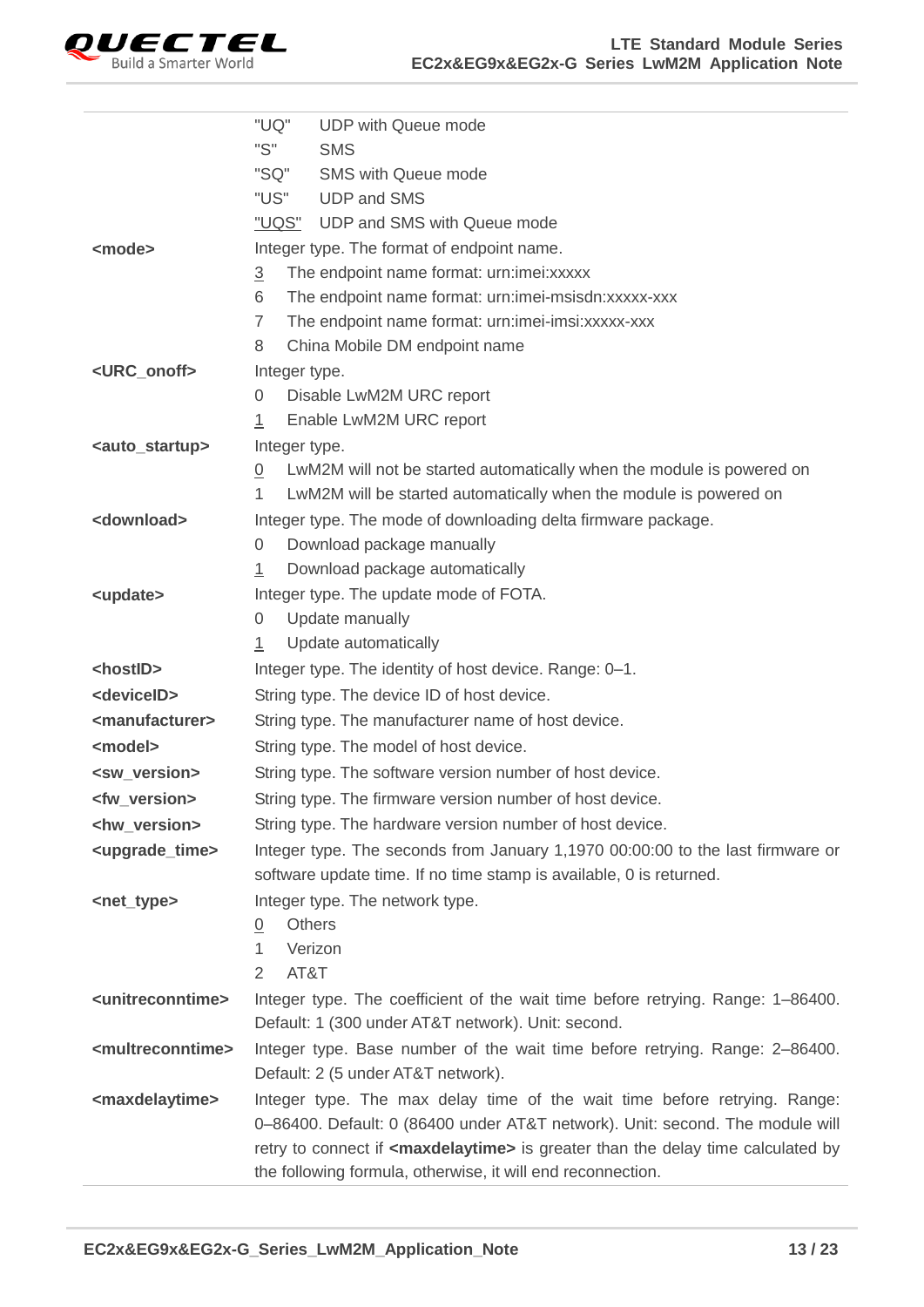

|                           | Delay time = $\leq$ unitreconntime> $\times$ $\leq$ multreconntime> $\wedge$ reconnection times |
|---------------------------|-------------------------------------------------------------------------------------------------|
| <apn_id></apn_id>         | Integer type. The ID of the APN to be reactivated. Range: 0-1.                                  |
| <retry_time></retry_time> | Integer type. The retry times to reactivate the APN. Range: 0–16. Default: 0 (2)                |
|                           | under AT&T network).                                                                            |
| <period></period>         | Integer type. The retry period to reactivate the APN. Range: 0–86400. Default: 0                |
|                           | (86400 under AT&T network). Unit: second.                                                       |

#### <span id="page-14-0"></span>**2.2.2. AT+QLWREG Send a Register Request to the LwM2M Server**

This command sends a register request to the LwM2M Server.

| <b>AT+QLWREG</b> Send a Register Request to the LwM2M Server |              |  |
|--------------------------------------------------------------|--------------|--|
| <b>Test Command</b>                                          | Response     |  |
| AT+QLWREG=?                                                  | OK           |  |
| <b>Execution Command</b>                                     | Response     |  |
| <b>AT+QLWREG</b>                                             | OK           |  |
|                                                              | Or           |  |
|                                                              | <b>ERROR</b> |  |

#### <span id="page-14-1"></span>**2.2.3. AT+QLWUPDATE Send an Update Request to the LwM2M Server**

This command sends an update request to the LwM2M Server.

| AT+QLWUPDATE Send an Update Request to the LwM2M Server |              |  |
|---------------------------------------------------------|--------------|--|
| <b>Test Command</b>                                     | Response     |  |
| AT+QLWUPDATE=?                                          | OK           |  |
| Write Command                                           | Response     |  |
| AT+QLWUPDATE= <ssid></ssid>                             | OK           |  |
|                                                         | Or           |  |
|                                                         | <b>ERROR</b> |  |

| <ssid></ssid> | Integer type. Short server ID. |                               |
|---------------|--------------------------------|-------------------------------|
|               |                                | All servers                   |
|               |                                | Others Other specified server |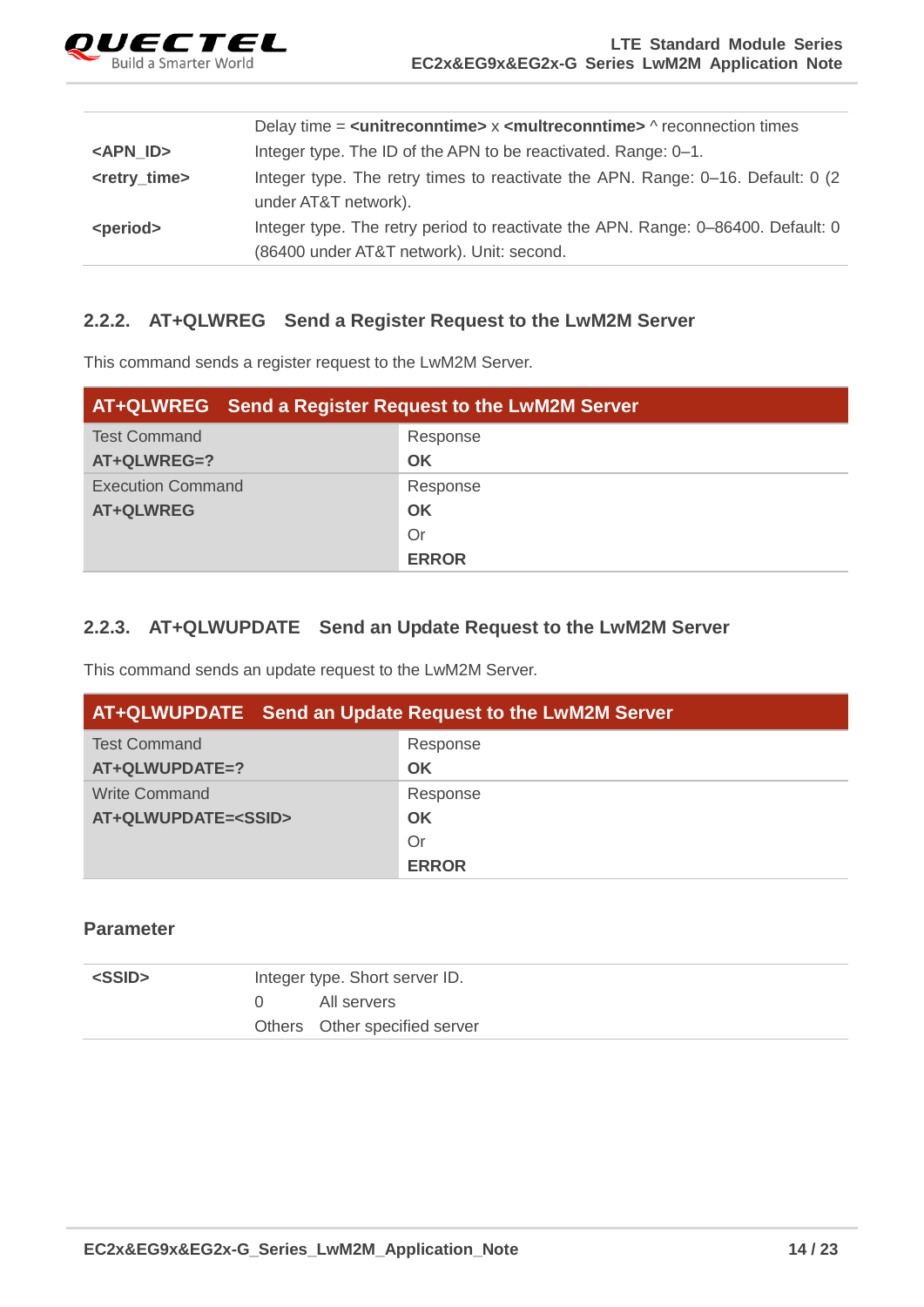#### <span id="page-15-0"></span>**2.2.4. AT+QLWDEREG Send a Deregister Request to the LwM2M Server**

This command launches a deregister request to the LwM2M Server.

| <b>AT+QLWDEREG</b> Send a Deregister Request to the LwM2M Server |              |  |
|------------------------------------------------------------------|--------------|--|
| <b>Test Command</b>                                              | Response     |  |
| AT+QLWDEREG=?                                                    | <b>OK</b>    |  |
| <b>Execution Command</b>                                         | Response     |  |
| <b>AT+QLWDEREG</b>                                               | <b>OK</b>    |  |
|                                                                  | Or           |  |
|                                                                  | <b>ERROR</b> |  |

#### <span id="page-15-1"></span>**2.2.5. AT+QLWSTAT Get the State of LwM2M Client**

This command queries the state of the specified LwM2M client.

| AT+QLWSTAT Get the State of LwM2M Client |                                     |  |
|------------------------------------------|-------------------------------------|--|
| <b>Test Command</b><br>AT+QLWSTAT=?      | Response<br>OK                      |  |
| <b>Read Command</b><br>AT+QLWSTAT?       | Response<br>+QLWSTAT: <stat></stat> |  |
|                                          | OK                                  |  |
|                                          | <b>Or</b>                           |  |
|                                          | <b>ERROR</b>                        |  |

| Not registered     |
|--------------------|
|                    |
| Registering        |
| Registered<br>2    |
| Deregistering<br>3 |
|                    |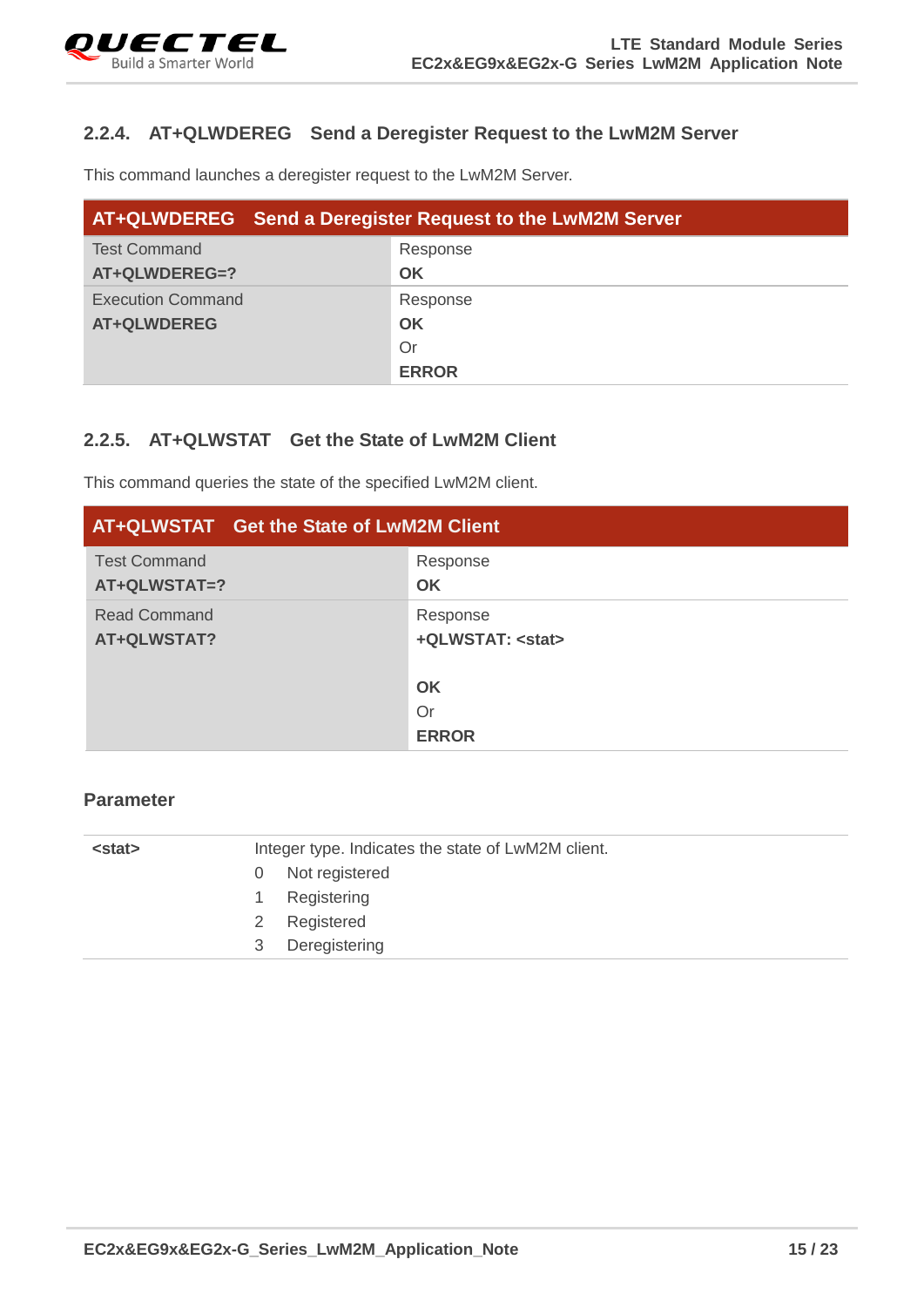

## <span id="page-16-0"></span>**3 LwM2M Related URCs**

This chapter gives LwM2M related URCs and descriptions.

## <span id="page-16-1"></span>**3.1. +QLWURC: "pdp active" The PDP Activation Indication**

The activation result of PDP. The PDP should be activated before sending register request to the LwM2M server.

| +QLWURC: "pdp active" The PDP Activation Indication   |                                                                |  |
|-------------------------------------------------------|----------------------------------------------------------------|--|
| +QLWURC: "pdp active", <result>, <apn></apn></result> | This URC is reported to indicate the PDP activation<br>result. |  |

#### **Parameter**

| <result></result> | String type. The result of PDP activation. |  |
|-------------------|--------------------------------------------|--|
|                   | "successfully"                             |  |
|                   | "failed"                                   |  |
| <apn></apn>       | String type. APN name.                     |  |

## <span id="page-16-2"></span>**3.2. +QLWURC: "initial" The Initialization Indication**

The initialization result of connection between client and the LwM2M server.

| <b>+QLWURC: "initial"</b> The Initialization Indication |                                                 |  |
|---------------------------------------------------------|-------------------------------------------------|--|
|                                                         | This URC is reported to indicate the connection |  |
| +QLWURC: "initial", <result>,<ssid></ssid></result>     | initialization result.                          |  |

| <result></result> | String type. The initialization result. |  |
|-------------------|-----------------------------------------|--|
|                   | "successfully"                          |  |
|                   | "failed"                                |  |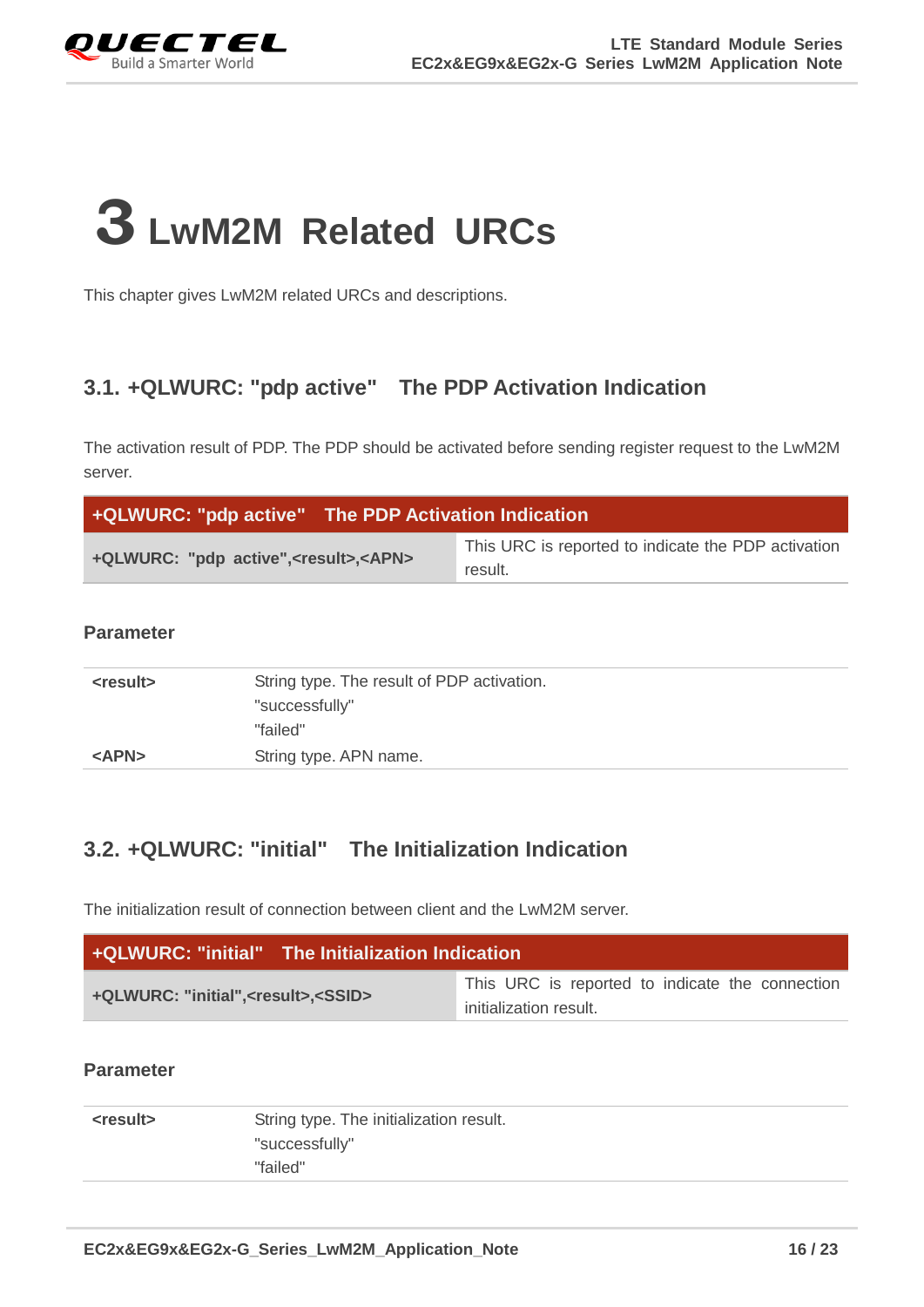

| <ssid></ssid> | Integer type. Short server ID. |                          |
|---------------|--------------------------------|--------------------------|
|               | (1)                            | All servers              |
|               |                                | Others Specified servers |

## <span id="page-17-0"></span>**3.3. +QLWURC: "dtls" The DTLS Handshake Indication**

This URC is reported to indicate the DTLS handshake result if the encryption method is used.

| +QLWURC: "dtls" The DTLS Handshake Indication    |  |                   |                                           |  |  |
|--------------------------------------------------|--|-------------------|-------------------------------------------|--|--|
| +QLWURC: "dtls", <result>,<ssid></ssid></result> |  |                   | This URC is reported to indicate the DTLS |  |  |
|                                                  |  | handshake result. |                                           |  |  |

#### **Parameter**

| String type. DTLS handshake result. |
|-------------------------------------|
| "successfully"                      |
| "failed"                            |
| Integer type. Short server ID.      |
| All servers<br>$\Omega$             |
| Others Specified servers            |
|                                     |

## <span id="page-17-1"></span>**3.4. +QLWURC: "bootstraping" The Bootstrap Working Indication**

This URC will be reported when Bootstrap is working.

| +QLWURC: "bootstraping" | The Bootstrap Working Indication                                   |  |  |
|-------------------------|--------------------------------------------------------------------|--|--|
| +QLWURC: "bootstraping" | This URC is reported to indicate that the Bootstrap<br>is working. |  |  |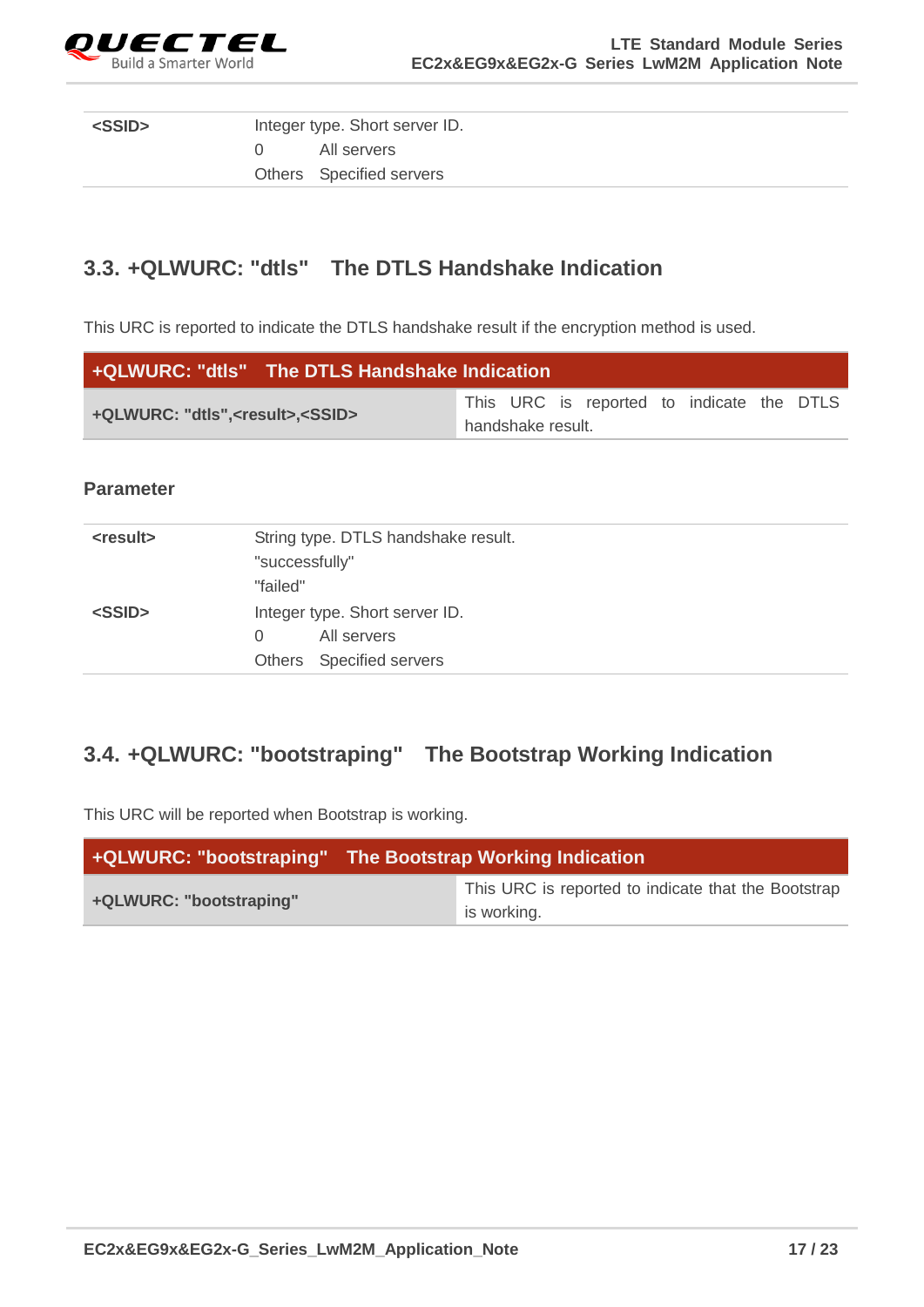

## <span id="page-18-0"></span>**3.5. +QLWURC: "bootstrap" The Bootstrap Indication**

The working result of Bootstrap.

| +QLWURC: "bootstrap" The Bootstrap Indication         |                                                                   |
|-------------------------------------------------------|-------------------------------------------------------------------|
| +QLWURC: "bootstrap", <result>,<ssid></ssid></result> | This URC is reported to indicate the Bootstrap<br>working result. |

#### **Parameter**

| <result></result> | String type. The working result of Bootstrap.<br>"successfully"<br>"failed" |
|-------------------|-----------------------------------------------------------------------------|
| <ssid></ssid>     | Integer type. Short server ID.                                              |
|                   | All servers<br>$\Omega$<br>Others Specified servers                         |

## <span id="page-18-1"></span>**3.6. +QLWURC: "registering" Start Registration Indication**

This URC will be reported when the client is registering on the LwM2M server.

|                        | +QLWURC: "registering" Start Registration Indication                |  |  |
|------------------------|---------------------------------------------------------------------|--|--|
| +QLWURC: "registering" | This URC is reported to indicate that the client is<br>registering. |  |  |

## <span id="page-18-2"></span>**3.7. +QLWURC: "ready" The Registration Indication**

This URC is reported to indicate the registration result after sending the register request to the LwM2M server.

| +QLWURC: "ready" The Registration Indication       |                                                              |
|----------------------------------------------------|--------------------------------------------------------------|
| +QLWURC: "ready", <result>, <ssid></ssid></result> | This URC is reported to indicate the registration<br>result. |

| <result></result> | String type. The registration result. |
|-------------------|---------------------------------------|
|                   |                                       |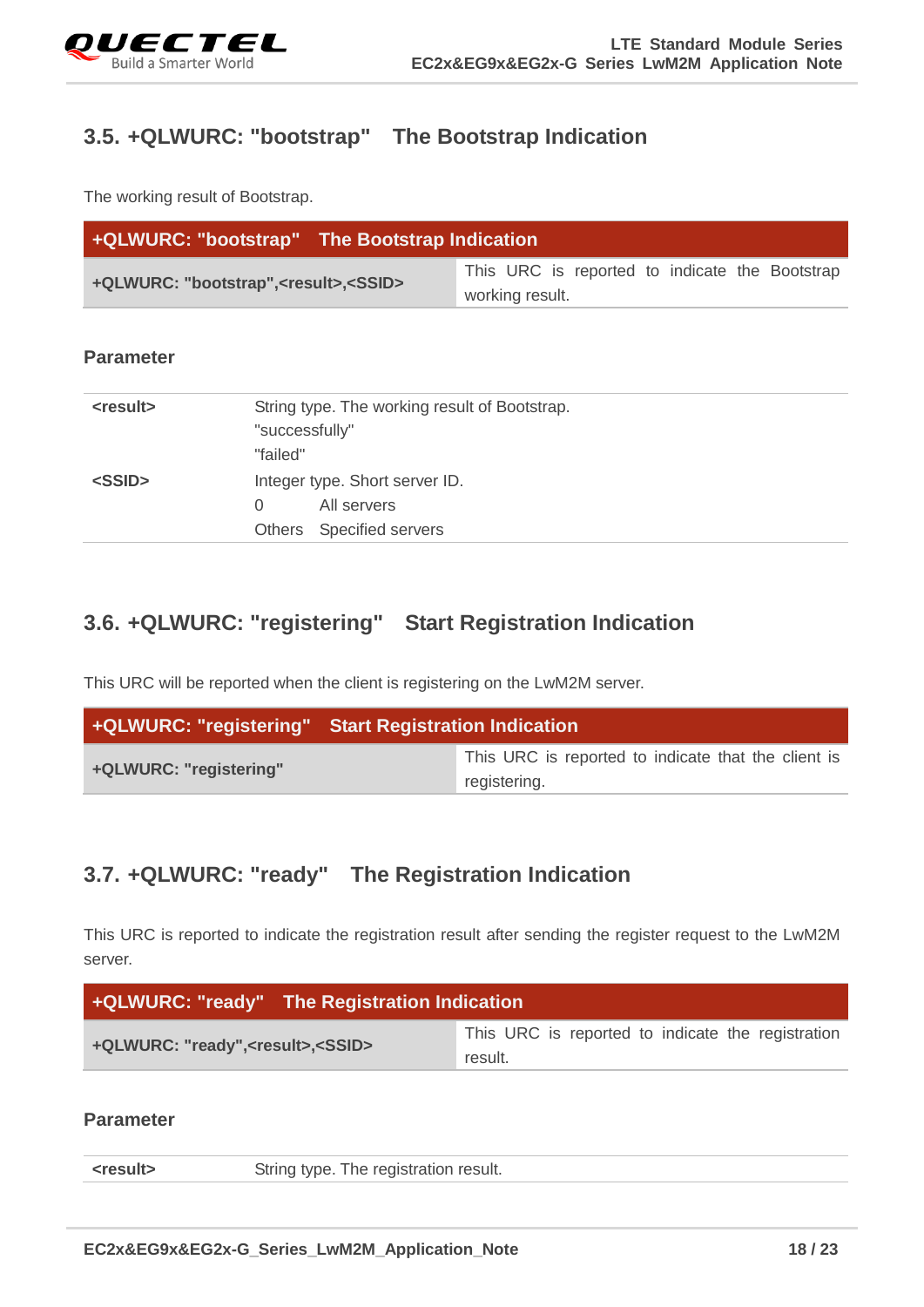

|               | "successfully"                 |
|---------------|--------------------------------|
|               | "failed"                       |
| <ssid></ssid> | Integer type. Short server ID. |
|               | All servers<br>$\Omega$        |
|               | Others Specified servers       |

## <span id="page-19-0"></span>**3.8. +QLWURC: "update" The Update Indication**

This URC is reported to indicate the update result after sending the update request to the LwM2M server.

| +QLWURC: "update" The Update Indication |                                                     |
|-----------------------------------------|-----------------------------------------------------|
| +QLWURC: "update", < result>, < SSID>   | This URC is reported to indicate the update result. |

#### **Parameter**

| <result></result> | String type. Update result.    |
|-------------------|--------------------------------|
|                   | "successfully"                 |
|                   | "failed"                       |
| <ssid></ssid>     | Integer type. Short server ID. |
|                   | All servers<br>$\Omega$        |
|                   | Others Specified servers       |

## <span id="page-19-1"></span>**3.9. +QLWURC: "deregister" The Deregistration Indication**

This URC is reported to indicate the deregistration result after sending deregister request to the LwM2M server.

| <b>+QLWURC: "deregister"</b> The Deregistration Indication |                                                                |  |  |  |
|------------------------------------------------------------|----------------------------------------------------------------|--|--|--|
| +QLWURC: "deregister", <ssid></ssid>                       | This URC is reported to indicate the deregistration<br>result. |  |  |  |

| <ssid></ssid> | Integer type. Short server ID. |                          |
|---------------|--------------------------------|--------------------------|
|               |                                | All servers              |
|               |                                | Others Specified servers |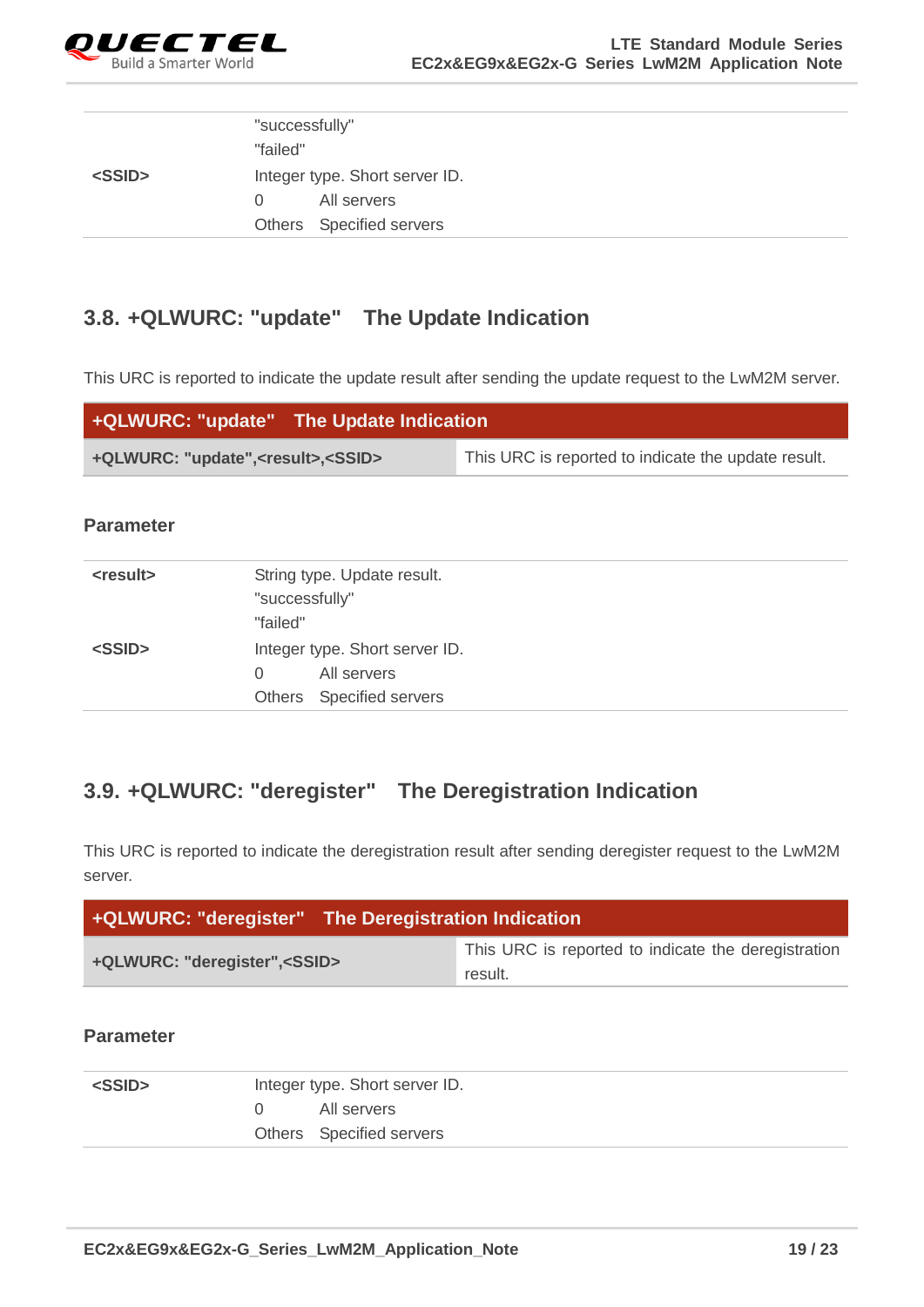

<span id="page-20-0"></span>

This chapter gives the examples to explain how to use LwM2M related AT commands.

### <span id="page-20-1"></span>**4.1. Login to the LwM2M Server**

```
AT+QLWCFG=?
+QLWCFG: "security",(0-3),(1-65535),<server_addr>,(0,1),(0,3),<pskID>,<psk_key>
+QLWCFG: "server",(0-3),(1-86400),(1-86400),(1-86400),(1-86400),(0,1),("U","UQ","S","SQ","US""U
QS")
+QLWCFG: "epname/mode",(3,6,7,8)
+QLWCFG: "urc",(0,1)
+QLWCFG: "startup",(0,1)
+QLWCFG: "fota",(0,1),(0,1)
+QLWCFG: "hostdevice",(0,1),<deviceID>,<manufacturer>,<model>,<sw_version>,<fw_version>,
<hw_version>,<upgrade_time>
+QLWCFG: "reset"
+QLWCFG: "nettype",(0-2)
+QLWCFG: "maxreconntime",(1-86400),(2-86400),(0-86400)
+QLWCFG: "apnretry",(0,1),(0-16),(0-86400)
OK
AT+QLWCFG="security",0,100,"coaps://InteropBootstrap.dm.iot.att.com:5694",1,0,"urn:imei:8644
30010001095","313233343536"
OK
AT+QLWCFG="security"
+QLWCFG: "security",0,100,"coaps://InteropBootstrap.dm.iot.att.com:5694",1,0
OK
AT+QLWCFG="epname/mode",3
OK
AT+QLWCFG="epname/mode"
+QLWCFG: "epname/mode",3
OK
AT+QLWCFG="urc",1
```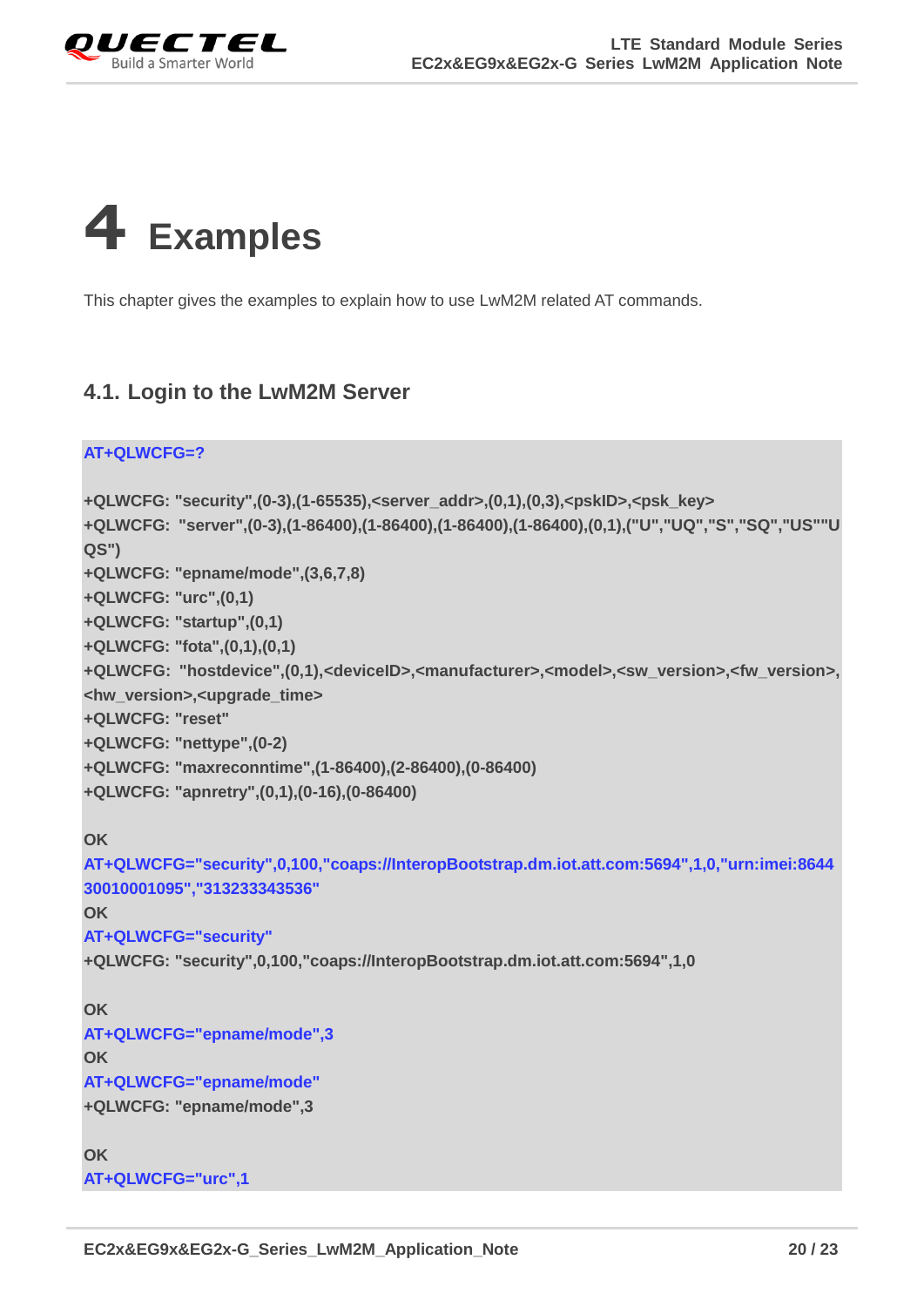

## **OK AT+QLWCFG="urc" +QLWCFG: "urc",1 OK AT+QLWCFG="startup",1 OK AT+QLWCFG="startup" +QLWCFG: "startup",1 OK AT+QLWCFG="fota",1,1 OK AT+QLWCFG="fota" +QLWCFG: "fota",1,1 OK AT+QLWCFG="hostdevice",0,"HUID0","HMAN0","HMOD0","HSW0"** //Configure host device information if the network is not Verizon. **OK AT+QLWCFG="hostdevice"** //Read host device information if the network is not Verizon. **+QLWCFG: "hostdevice",0,"HUID0","HMAN0","HMOD0","HSW0" +QLWCFG: "hostdevice",1,"HUID1","HMAN1","HMOD1","HSW1" OK AT+QLWCFG="reset" OK AT+QLWCFG="nettype",2 OK AT+QLWCFG="nettype" +QLWCFG: "nettype",2 OK AT+QLWSTAT? +QLWSTAT: 0 OK AT+QLWREG OK +QLWURC: "pdp active","successfully","attm2mglobal" +QLWURC: "initial","successfully",100**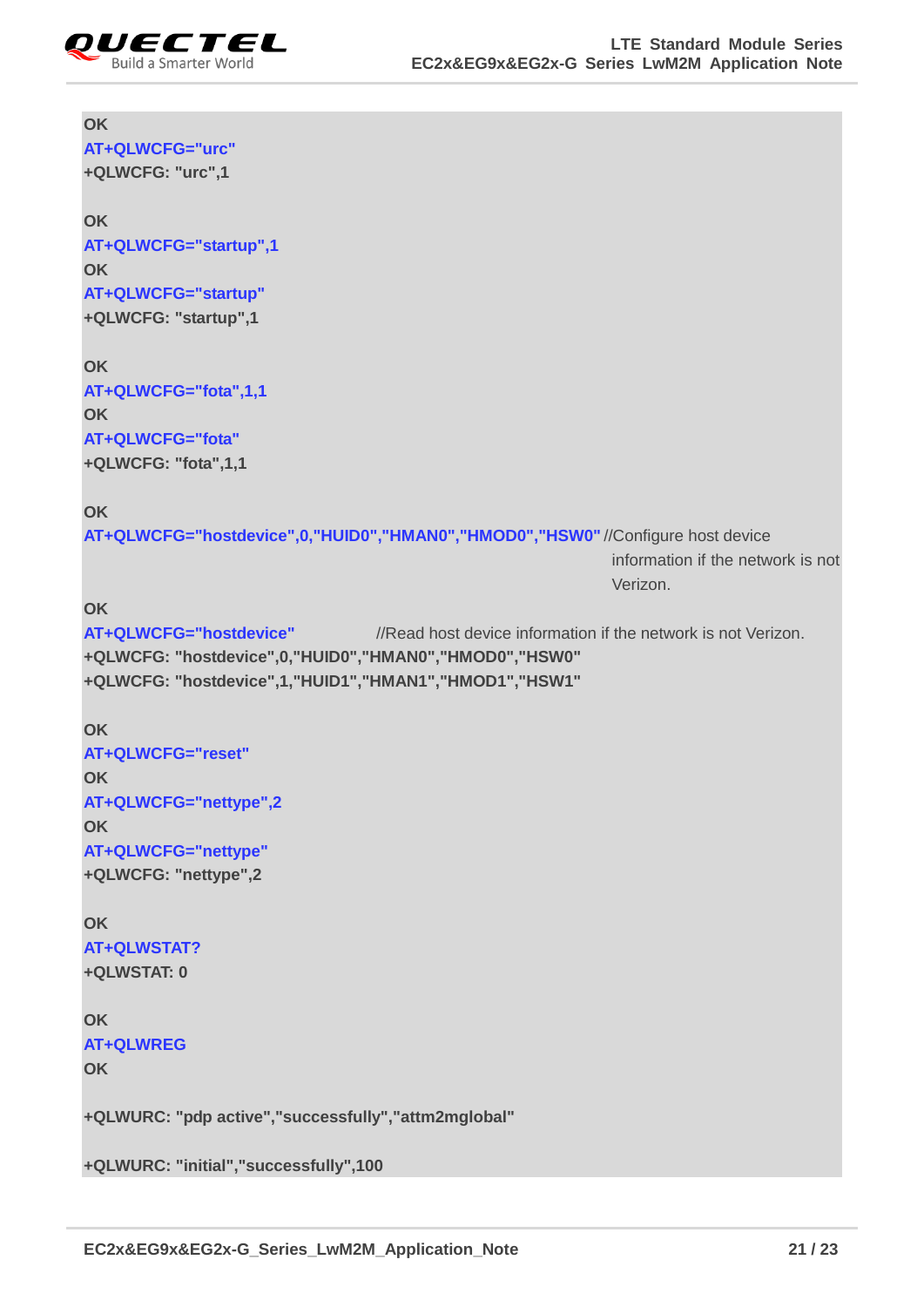

```
+QLWURC: "dtls","successfully",100
```
**+QLWURC: "bootstraping"**

**+QLWURC: "bootstrap","successfully",100**

**+QLWURC: "initial","successfully",1**

**+QLWURC: "dtls","successfully",1**

**+QLWURC: "registering"**

```
+QLWURC: "ready","successfully",1
AT+QLWUPDATE=0
OK
```

```
+QLWURC: "update","successfully",1
AT+QLWSTAT?
+QLWSTAT: 2
```
**OK AT+QLWDEREG OK**

```
+QLWURC: "deregister",0
AT+QLWSTAT?
+QLWSTAT: 0
```
**OK**